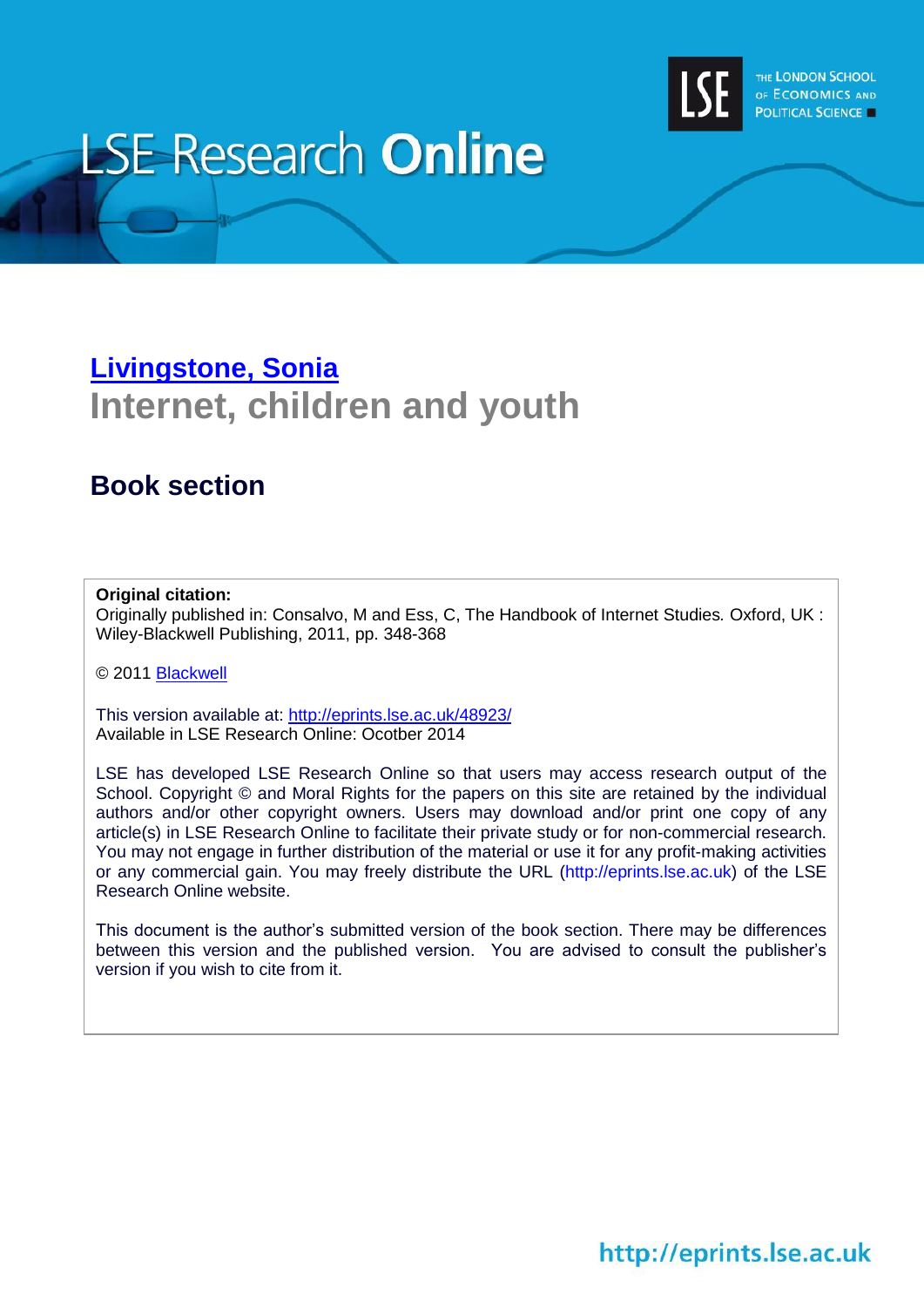#### **Original Citation:**

Livingstone, S. (2011) Internet, children and youth. In M. Consalvo and C. Ess (Eds.), *The Handbook of Internet Studies* (348-368). Oxford: Blackwell.

#### **Internet, Children and Youth**

Sonia Livingstone, LSE [s.livingstone@lse.ac.uk](mailto:s.livingstone@lse.ac.uk)

#### **Introduction – The 'digital generation'**

In late modernity, 'self-actualisation is understood in terms of a balance between opportunity and risk' (Giddens, 1991: 78). For the first generation to fully experience the internet in industrialised countries, negotiating this balance has fast become integral to growing up. Framing this is a story of 'great expectations', circulated among both parents and children, and strongly fostered by governments and business. But what fuels these expectations? Are they being realised? What are the real benefits of using the internet? Or the risks?

Children and young people are usually among the earliest and most enthusiastic users of information and communication technologies, and households with children lead the diffusion process. It is often argued that children are more flexible, creative users than adults, having fewer established routines or habits and being oriented toward innovation and change. As young people make the transition from their family of origin toward a wider peer culture, they find that the media offer a key resource for constructing their identity and for mediating social relationships. Does this live up to the popular rhetoric regarding youthful 'cyberkids' (Facer & Furlong, 2001) or 'the digital generation' (Buckingham, 2006; Tapscott, 1997)?

The demands of the computer or web interface render many parents 'digital immigrants' in the information-age inhabited by their 'digital native' children (Prensky, 2001). Only in rare instances in history have children gained greater expertise than parents in skills highly valued by society – thus young people's new-found online skills are justifiably trumpeted by both generations. Yet this chapter will argue, following research revealing that children as well as adults may struggle in mastering the internet (Livingstone, 2008a), that children and young people are divided in their take up of online opportunities. For some, the internet is an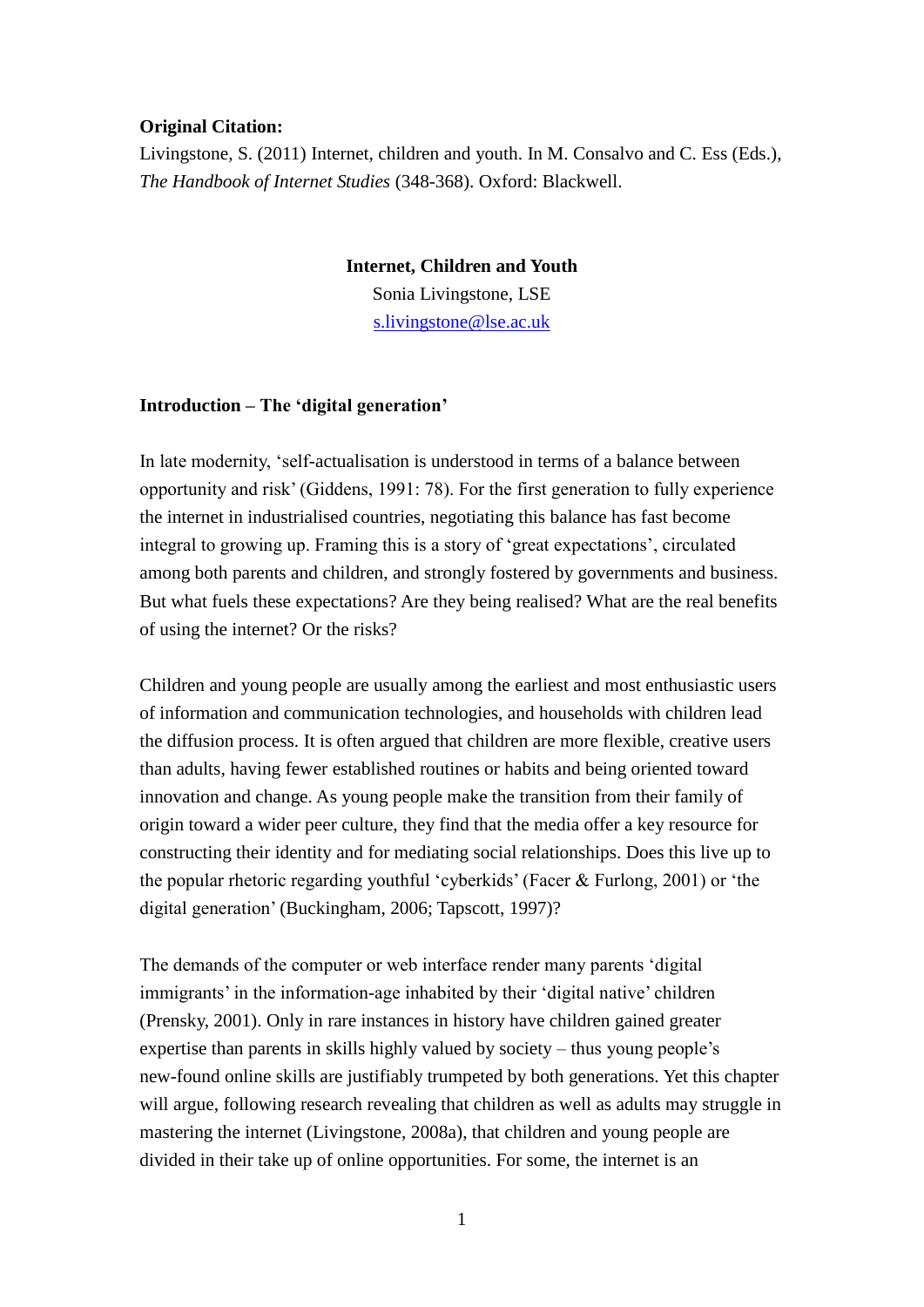increasingly rich, diverse, engaging and stimulating resource of growing importance in their lives. For others, it remains a narrow and relatively unengaging if occasionally useful resource. Boys, older children and middle class children all benefit from more and better quality access to the internet than girls, younger and working class children, and although access does not wholly determine use, it certainly sets the conditions within which children explore, gain confidence and skills, and so take up more or fewer online opportunities (Livingstone & Helsper, 2007).

A simple tally of online activities reveals how children and young people are using the internet to explore, create, learn, share, network and even subvert. Consider this list of online activities, here asked of 9-19 yr olds in the UK who use the internet at least weekly (84% of the population in 2004; Livingstone & Bober, 2005):

- 90% do schoolwork
- 94% search for information
- 72% send/receive email
- 70% play games
- 55% instant messaging
- $\bullet$  55% (aged 12+) visit civic/political site
- 46% download music
- 44% (12+) search careers/education info 21% visit chat rooms
- 44% completed a quiz
- $\bullet$  40% (12+) search goods/shop online
- 40% visit sites for hobbies
- 34% made a website
- 26%  $(12+)$  read the news
- 28% visiting sports sites
- 25% (12+) seek personal advice
- 23% info on computers/internet
	- 22% voted for something online
	-
	- 17% post pictures or stories
	- 10% visit a porn site on purpose

For many internet users, the move is well underway from being primarily an information receiver (typically of mass-produced content on a one-to-many model of communication, albeit often an actively interpretative receiver) to being also a content creator (of peer-produced content, typically on a one-to-one or some-to-some model of communication). A recent Pew Internet survey in the USA found more than half of online teens are creating content in one way or another (Lenhart & Madden, 2005). The rise of social networking is rapidly advancing these and other forms of user-generated content creation and sharing, opening up possibilities for participation well beyond a few media-savvy aficionados (boyd & Ellison, 2007; Livingstone, 2008b).

Yet as children and young people move beyond the initial hiccups of acquisition and early exploration, there is evidence that many make the unfamiliar familiar by establishing a fairly conservative pattern of use primarily defined by pre-existing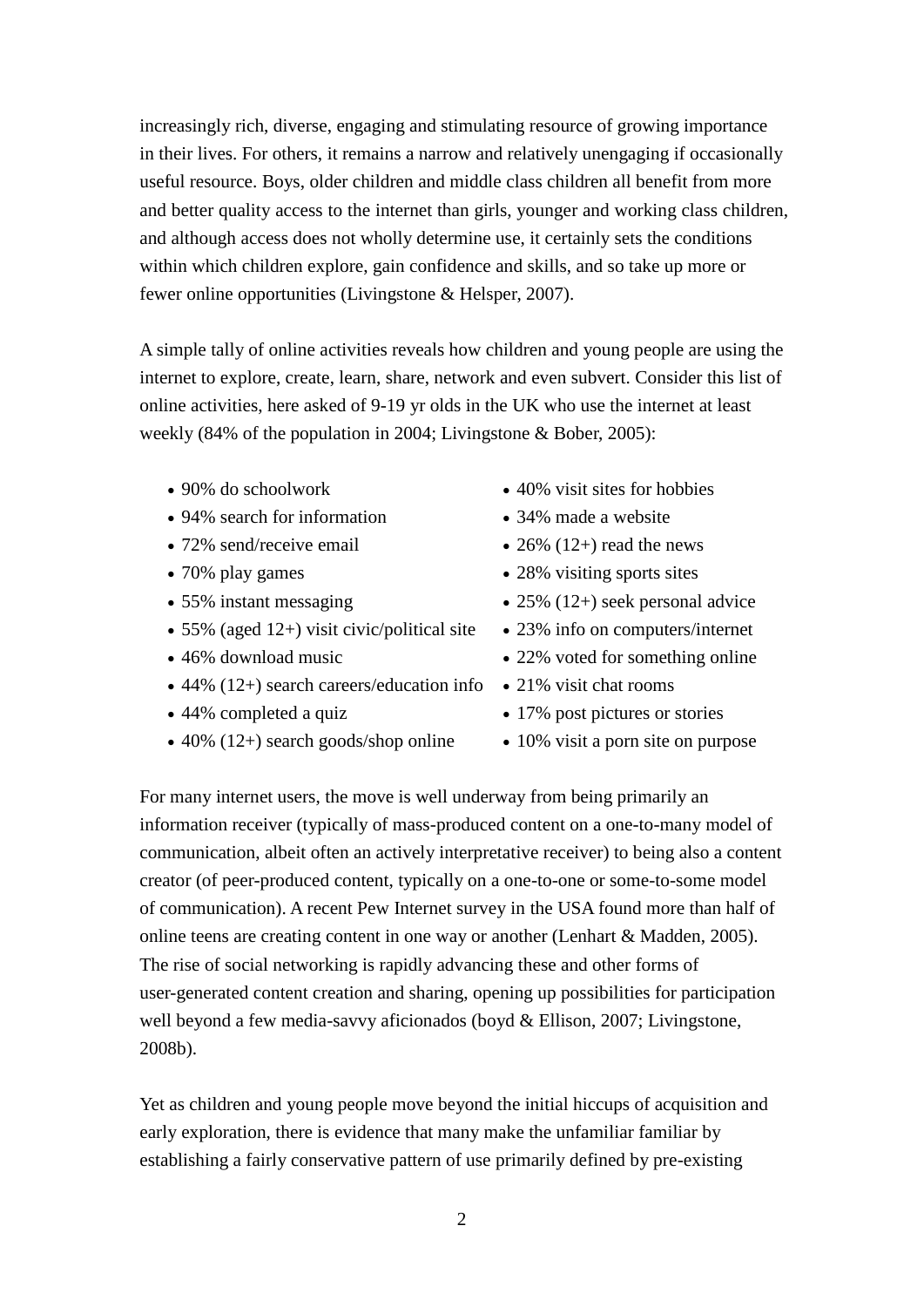interests and preferences, notwithstanding the huge diversity of possible activities and contents. These familiar use practices tend to be mass media-related, particularly fandom for certain television programmes, popular music groups, football teams, and so forth; thus strongly branded contents predominate among children's favourite sites (Ofcom, 2007), and these are often organised as sticky sites or walled gardens (Burbules, 1998; Grimes & Shade, 2005). In short, consumer culture more than new creativities frames many young people's engagement with the internet. As the European project, *Mediappro* (2006: 16) observed,

"the evidence here was that creative work was limited, with a minority of young people developing their own websites or blogs, and some evidence that these products could easily become inert".

How, then, should we understand the apparent gap between the great expectations and the often disappointing realities of children's internet use? And what implications does this have for the unfolding balance between online opportunities and risks in the lives of children and young people?

#### **Theoretical framings**

Research on children, young people and the internet is structured around a strong tension between two competing conceptions of childhood. On one view, children are seen as vulnerable, undergoing a crucial but fragile process of cognitive and social development to which the internet tends to pose a risk by introducing potential harms into the social conditions for development, necessitating in turn a protectionist regulatory environment. On the contrary view, children are seen as competent and creative agents in their own right whose "media-savvy" skills tend to be underestimated by the adults around them, the consequence being that society may fail to provide a sufficiently rich environment for them.

Piaget's developmental psychology provided the dominant research paradigm for the former view (Piaget & Inhelder, 1969), with the focus on the individual child's cognitive development in "ages and stages" through an active and curious exploration of the environment, including the media environment (e.g. Dorr, 1986; Valkenburg, 2004). Its strength is a careful account of children's interests and abilities at different ages, including a theory of developmental transitions from one age to the next. Its weakness is a relative neglect of the ways in which the process of development towards adulthood is shaped by the activities, expectations and resources of a host of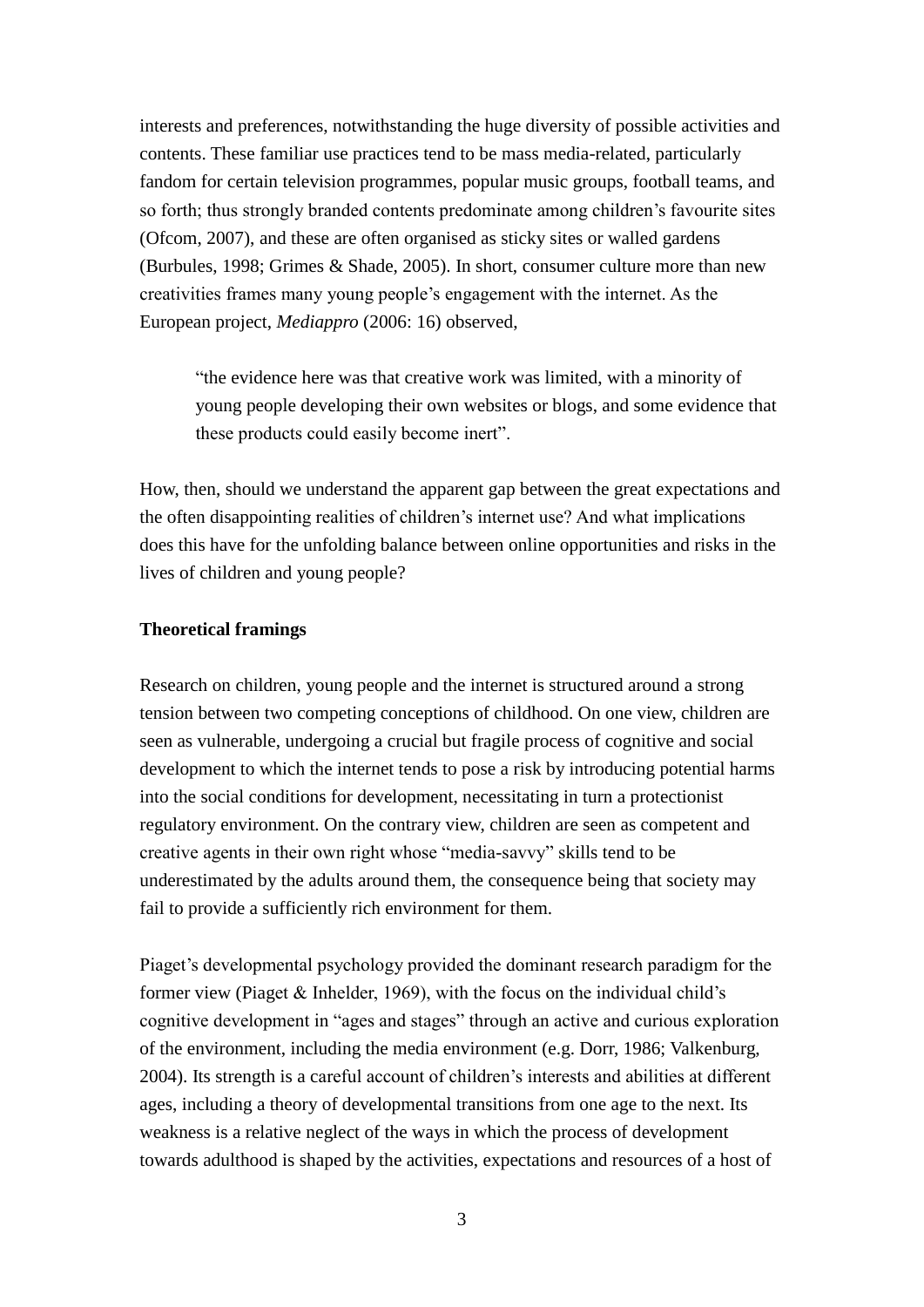socialising agencies and institutions – parents, teachers, technology and content providers, marketers, welfare bodies, politicians, governments. The importance of these in mediating social relations, including providing a social 'scaffolding' for learning, is now being articulated by those following Vygotsky (1934/1986) (e.g. Erstad & Wertsch, 2008; Kerawalla & Crook, 2002).

The new sociology of childhood emerged as a reaction to Piagetian individualism and universalism (James, Jenks, & Prout, 1998). Qvortrup (1994) characterises this approach as stressing, first, the structural aspects of childhood, with its dynamics and determinants, rather than a naturalistic conception of the individual child and its development; second, the relational - neither 'the child' in isolation from others, nor 'the household' as sufficiently descriptive of its members, and these relationships are worthy of study in and of themselves; and third, the present - children as people now, their relationships and cultures considered worthy of study in their own right, rather than forward looking - children as merely persons-to-be and so as indicative of the adults they will become. Thus Corsaro (1997) observes that through their daily actions, often invisible to adult eyes, children construct their social worlds as real places where real meanings (rather than fantasy or imitation) are generated, and thus they contribute to social structures which have consequences for both children and adults. This involves, too, a politicisation of childhood - childhood is seen as not only a demographic but also a moral classification, central to the project of making children count – and so addressing their needs and rights - when apportioning the resources of society (Qvortrup, 1994).

In seeking to avoid the extremes, and to integrate the insights of each approach, social scientists rely on the contingent and contextualised knowledge derived from detailed, preferably child-centred empirical work. In so doing, they either draw upon or even integrate two somewhat contrasting but potentially compatible approaches regarding the internet - diffusion and domestication theory. As statisticians chart the rise in internet access across and within countries, and as governments rely on the public to gain access at home, evidence for the gradual diffusion of the internet from the 'innovators' and 'early adoptors' through the mass market until eventually reaching the 'laggards' is readily obtained (Rogers, 1995). But this neat account of the spread of a more-or-less stable technology through the market is quickly complicated and qualified once one explores the nature of use, for the internet itself means different things to different users and at different points in the passage through design, production, marketing, consumption and use (Livingstone, 2002; Silverstone, 2006).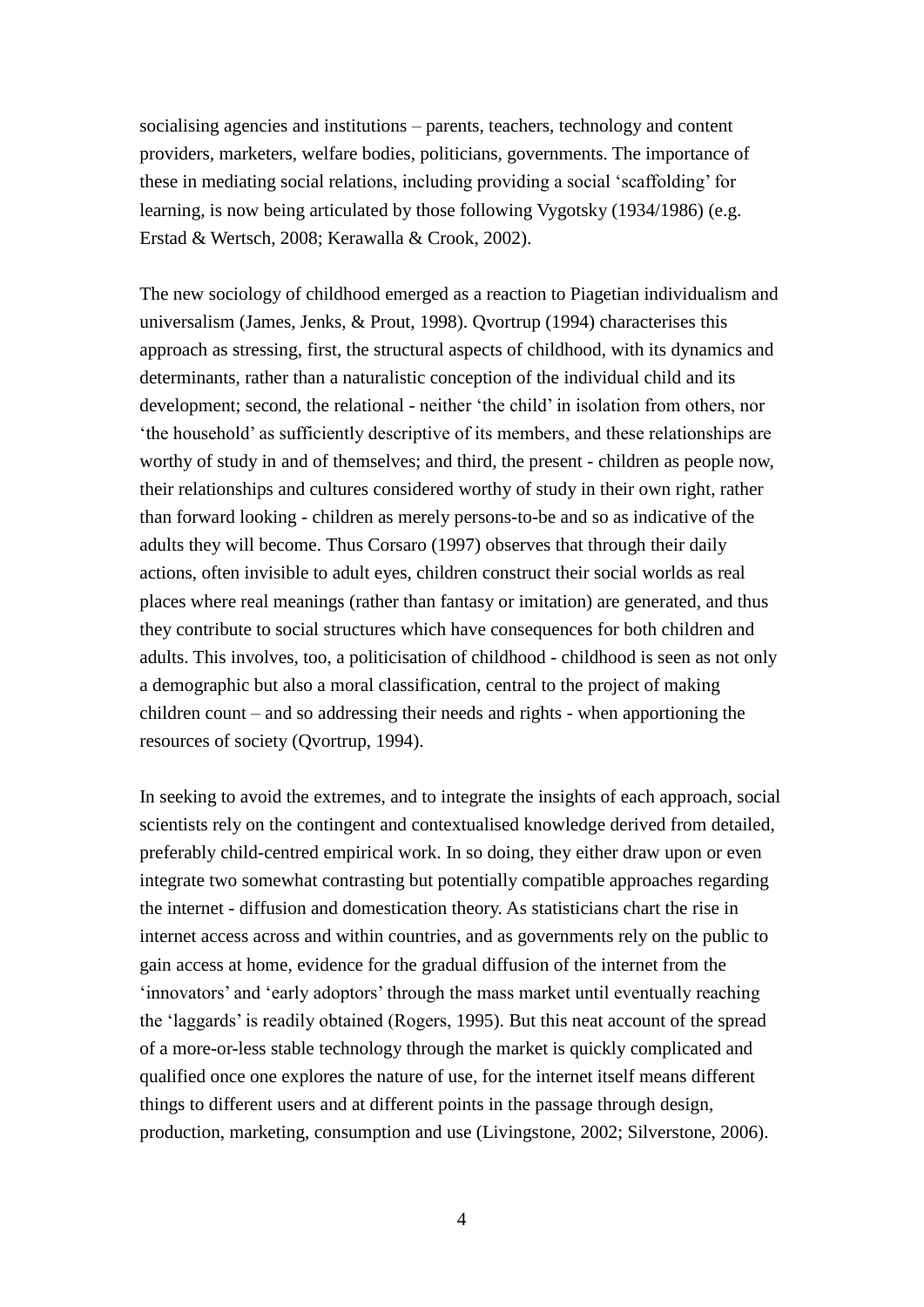Beyond the obvious practical and financial barriers that face ordinary users, ethnographic studies of technology use and domestic consumption practices draw attention to the symbolic struggles involved in going online (Bakardjieva, 2005; Van Rompaey, Roe, & Struys, 2002). Mothers have traditionally regulated their children's media use, and fathers have traditionally been relied on to fix household appliances, but the internet may challenge both their competence and, in consequence, their social status in the family. Living rooms have long been places of leisure, but now they contain an object from the office. Living rooms have also been places for shared activities – eating, watching television, talking, but now they contain something that monopolises one person's attention and excludes the others.

Research on children, youth and the internet requires, in short, a theory of both childhood and youth and, further, of the internet. Already in the decade of so of research on the enticing intersection between young people and this young technology (Livingstone, 2003), there has emerged a neat synergy between classificatory approaches based on age (i.e. theories of child development) and on technology (diffusion theories of technology), just as there has emerged a parallel synergy between the social constructionist account of childhood and the ethnographic or domestication account of the appropriation of the internet in everyday life. Often, therefore, research splits along these lines. In this chapter, I seek a more synthetic account of children, young people and the internet, focusing on three prominent areas of online opportunity – explorations of the self, traditional and alternative modes of learning, and opportunities for civic participation; to balance the optimism that these opportunities often occasion, I also consider the mounting evidence for online risks to children and young people.

#### **Explorations of the self**

In late modernity, characterised by globalisation, commercialisation, and individualisation, Buchner (1990: 77-8) argues that:

> 'every child is increasingly expected to behave in an "individualised way"... children must somehow orient themselves to an *anticipated* life course. The more childhood in the family is eclipsed by influences and orientation patterns from outside the family (...) the more independent the opportunity (and drive) to making up one's own mind, making one's own choice...described here as the *biographization* of the life course'.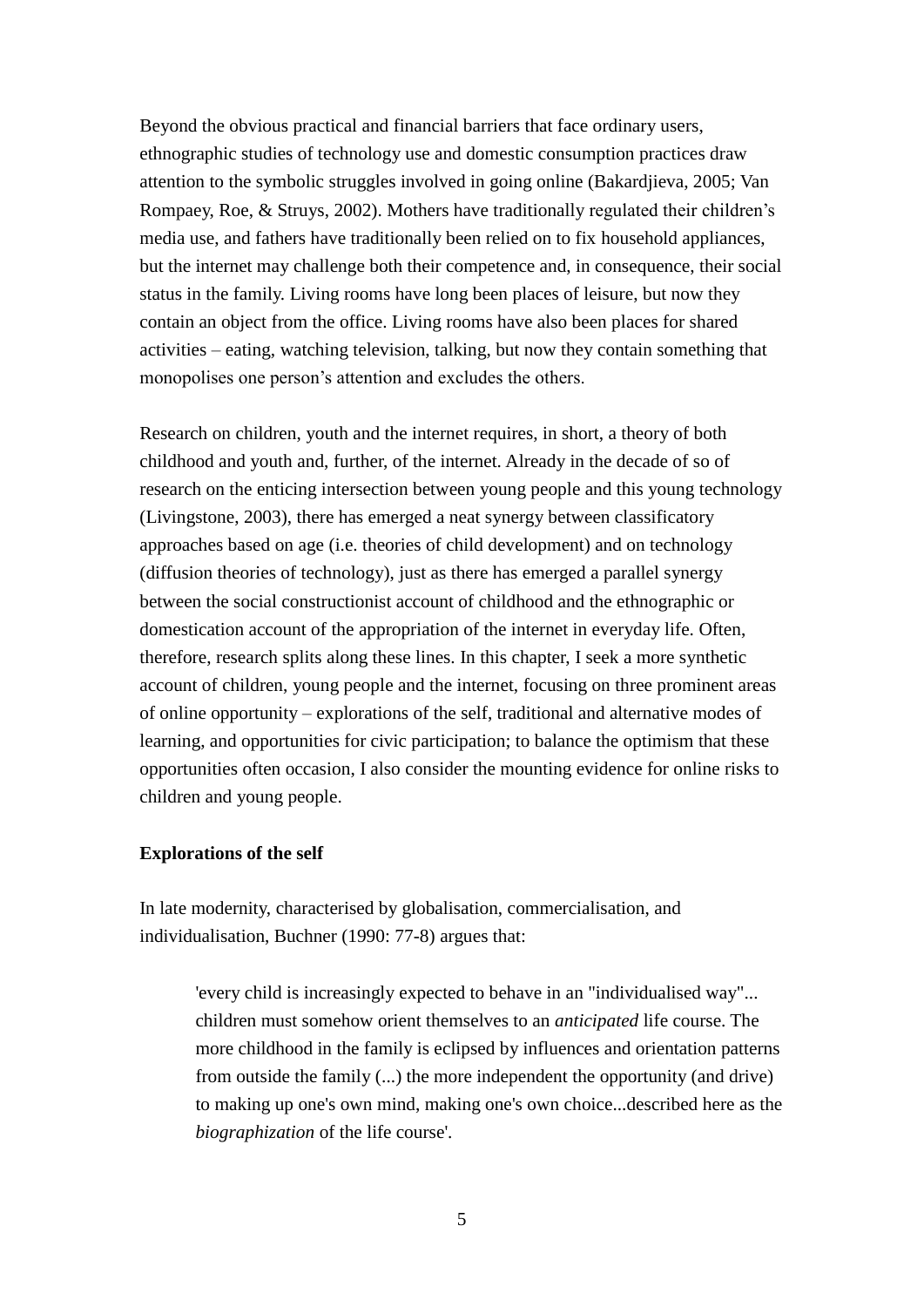In undertaking what Giddens (1991) called the 'project of the self', children and young people are experiencing the internet as a valued new place for social exploration and self-expression (Holloway & Valentine, 2003). Drotner (2000) proposes three key ways in which young people may be said to be 'cultural pioneers' in their use of new media technologies, centring on innovation, interaction and integration. Under 'innovation', she notes how young people combine multiple media, multitask, blur production and reception and so make creative use of the opportunities available. By 'interaction', she points to how young people engage with each other within and through different media and media contents, opening up opportunities for intertextuality and connectivity. And by 'integration', she points to the transformation of the distinction between primary (or face-to-face) and secondary (mass mediated) socialisation, resulting in diverse forms of mediated communication (see also Lievrouw & Livingstone, 2006).

For a prime example of the way in which an online, converged media environment affords distinctive forms of social identity, consider the popularity of witchcraft and 'wiccan' subcultures across many media, linking primetime television shows (such as *Buffy the Vampire Slayer, Sabrina the Teenage Witch, Charmed, Bewitched*) with online communities – playing with identities, creating alternative worlds, writing fan fiction, sustaining niche networks and so forth. This testifies to the fascination of many, especially girls and young women, with subaltern notions of female power, spirituality and adventure, these providing a possible cultural repertoire with which to resist disempowering norms of femininity (precisely without, typically, embracing the term 'feminism'). Clark (2002) argues that the wiccan subculture affords powerful mediated identifications that contrast with the relatively powerless position of teenagers in everyday life. Further, it allows for an exploration of morality and, indeed, an identification with 'goodness' (for these are typically good, not evil, witches) that sidesteps acceptance of dominant adult morality (as often expressed, especially in the USA, through organised religion).

In terms of content, then,

'for the young, the media are part of a range of cultural signs available for processes of interpretation that are situated in time and space and dependent on constraints of production, distribution and resources for reception' (Drotner, 2000: 59).

Or as 14 year old Elena said, in my study of social networking sites (Livingstone,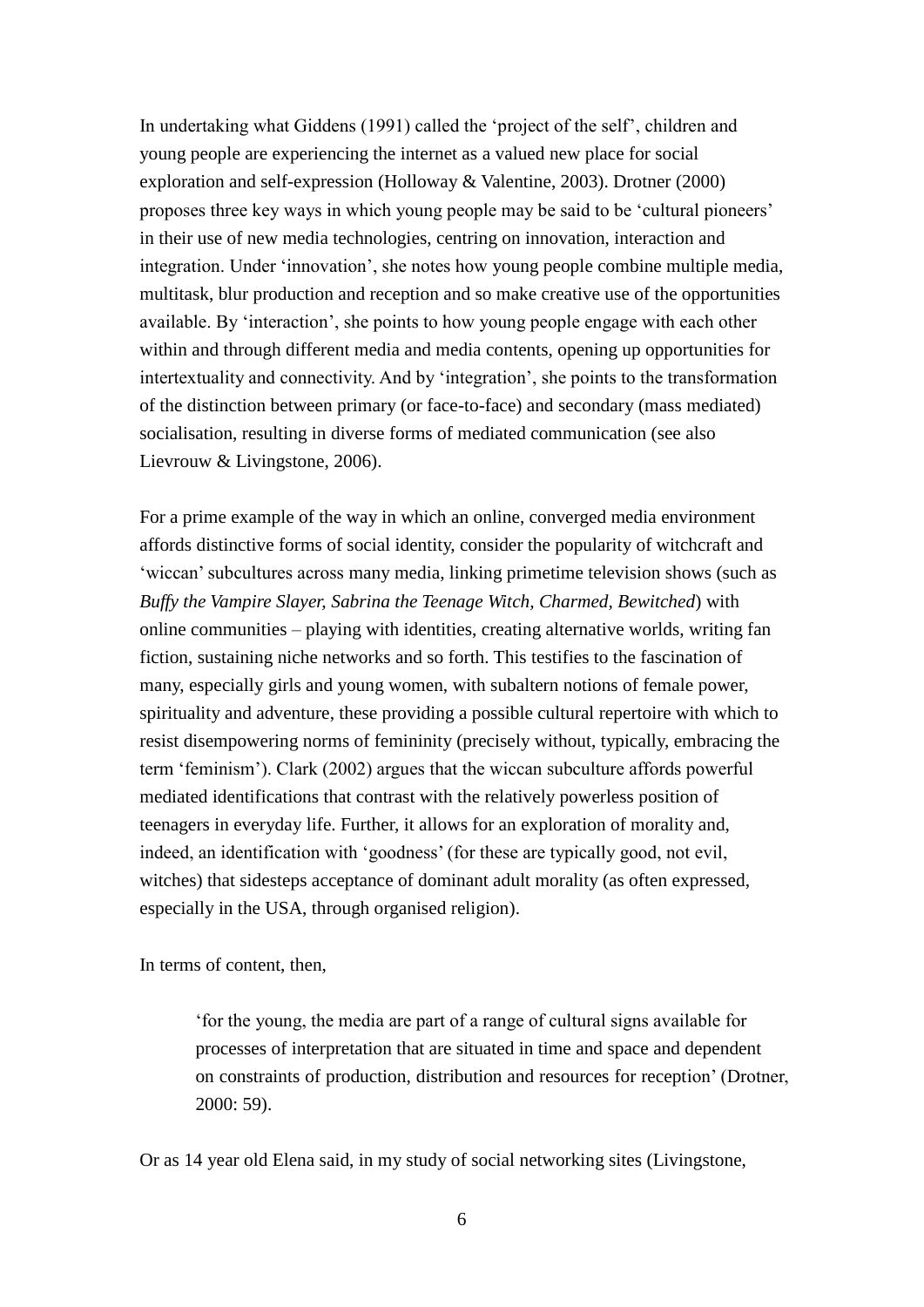'I think layouts really show like who you are. So look at the rainbow in that. I think that would make you sound very like bubbly… I like to have different ones… it's different likes, different fashion, different feelings on that day'.

If media generally enable particular ways of constructing and participating in mainstream and alternative youth cultures and lifestyles (Ziehe, 1994), the specific technological affordances of the internet plays a role here too, for the internet is a far from neutral, singular or disinterested actor in reshaping everyday cultures (Hutchby, 2001). boyd (2008) argues that social networking is particularly characterised by persistence (being recorded, it permits asynchronous communication), searchability (affording the easy construction of new, extended or niche networks), replicability (enabling multiple versions which do not distinguish the original from the copy) and, last, invisible audiences (resulting in a radical uncertainty about who is 'listening'); one might add that there is also a radical uncertainty about who is 'speaking', facilitated by online anonymity. All of these features of the online environment serve to disembed communication from its familiar anchoring in the face to face situation of physical co-location, an embedding that, traditionally, provided certain guarantees of authenticity, authority and trust. As communication becomes re-embedded in new, more flexible, distributed, peer-oriented relations of sociability (Thompson, 1995), new conventions of authority and authenticity are emerging, as are new forms of play, manipulation and deceit.

Creative, especially 'self-authoring practices' may be especially significant when the participants are those 'whose lives are often storied by others', as Vasudevan (2006: 207) observes when examining the online identity practices of African American adolescent boys. Again because their lives are often represented more powerfully by others than themselves, the exuberance and diversity of a girls' subculture online seems especially compelling. Mazzarella and Pecora (2007) argue that this affords a means of affirming the experiences of those who otherwise, being on the edge of adolescence, stand to lose their 'voice' in the face of a mainstream public culture in which commercialising, pathologising or marginalising messages predominate. So, extending the critical work of McRobbie and Garber (1976) on girls' magazines, and that of others on teenage bedrooms as a site of identity construction and display (Lincoln, 2004; Livingstone, 2007), Stern (2008) argues that web content created by, rather then for, girls enables the construction of a self-presentation by which girls can speak to each other 'in a different voice' (Gilligan, 1993).

7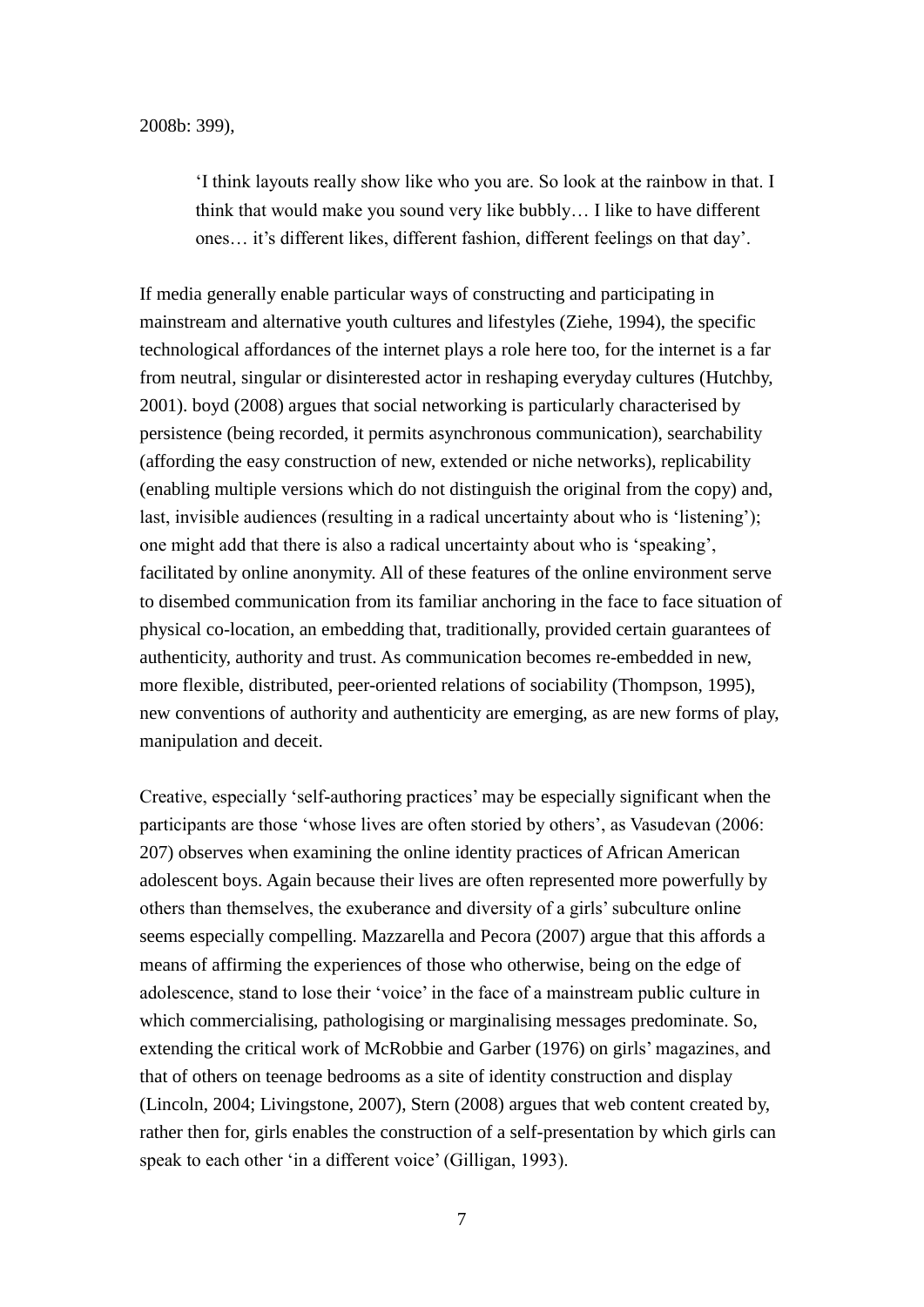As Kearney (2007: 138) observes with some optimism, 'contemporary female youth are not retreating to private spaces; they *reconfiguring* such sites to create new publics that can better serve their needs, interests, and goals'. Illustrating the point, Guzzetti (2006) discusses two girls aged 17-18, Saundra and Corgan, who had co-created an online magazine or 'zine' that integrated activist themes of social justice and feminism with punk rock and entertainment content. Guzzetti argues that the development of digital literacies required to sustain the zine was embedded in social practices via the online community activities surrounding zines, rather than simply reflecting individual skill. Thus it enabled identity work that affirmed these young women as authentic members of the punk community, a world in which their expertise was essential, their performances valued and within which they could escape stereotyped notions of gender. Offline, as she also showed, these benefits influenced Saundra's offline writing, stimulating a satirical and witty writing style with significant consequences for her social and cultural capital.

However, some critics are more concerned with the defining trend in post-traditional society of individualisation than they are with opportunities for creativity. Contrary to the optimism of Kearney and others, one may read the privatisation of public spaces and, for children, the rising importance of bedroom culture as well as the growing role of online culture as evidence of the individualisation of culture. For, being closely linked also with consumerism, these new freedoms afford new occasions for targeted advertising and marketing, and the development of 'taste' and lifestyle is shaped significantly by powerful commercial interests in the fashion and music industries online as offline. Not only are advertisements are commonly placed at the top or centre of home pages, blogs, chatrooms and social networking sites, but also the user is encouraged to define their identity through consumer preferences (music, movies, fandom). Indeed, the user is themselves commodified insofar as a social networking profile in particular can be neatly managed, exchanged or organised in various ways by others precisely because it is fixed, formatted and context-free (Marwick, 2005).

#### **Learning – traditional and alternative**

There is little doubt that the main ambition society holds out for children and the internet centres on learning – both informally at home and though formal education in school. The perceived educational benefits of domestic internet use have fuelled its rapid diffusion, and the internet is becoming, it seems, as central to education as books, classrooms and teachers. It is not yet, however, part of the educational

8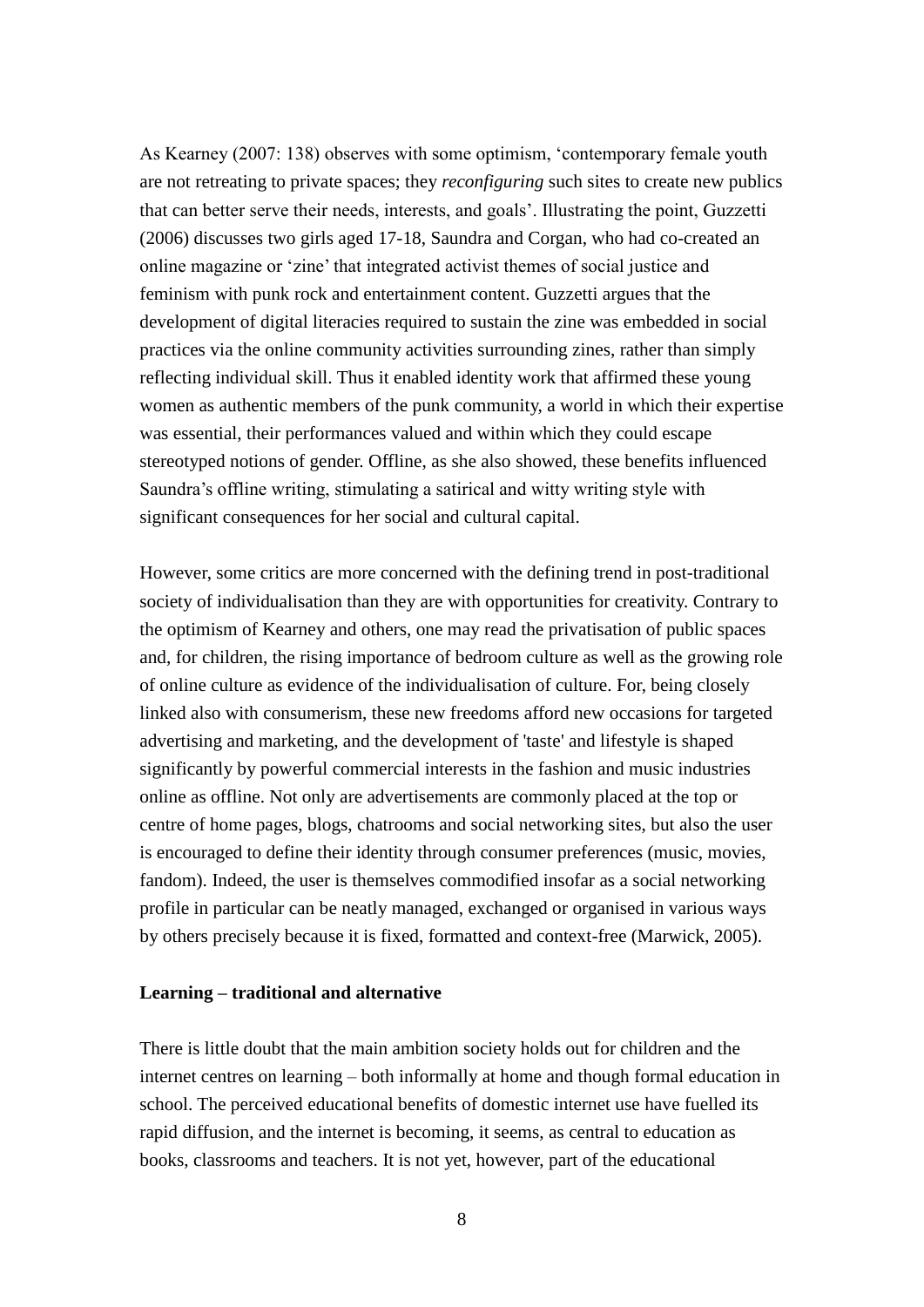infrastructure, not yet so thoroughly embedded in the social structures of everyday life as to be 'invisible', taken for granted. Rather, while most schools in developed nations provide internet access to their pupils, just how this is achieved, maintained and valued is still fraught and problematic.

Infrastructure, as Star and Bowker (2002) explain, means that a service has become linked into the conventions of a community of practice; undoubtedly, this is underway – consider the changes in teacher training, curriculum redesign and education budgets as well as classroom practice that have accompanied the introduction of education technology into schools – but the many difficulties and debates over how to fund, implement and evaluate these changes testify to the efforts still required. Infrastructure also, Star and Bowker add, embodies particular standards, expectations and values; here too debates rage on, with contestation accompanying such diverse matters as government targets for school information and communication technology (ICT) provision, parental expectations of a 'good' school, pupils' understanding of learning values and practices, and teachers' expectations of educational outcomes.

Given the considerable financial investment in ICT hardware and software in schools, it may seem surprising that convincing evidence of an improvement in learning outcomes remains elusive. A recent report to Congress in the USA found that test scores in classrooms using reading and mathematics software for a full year were little different from those using traditional teaching methods (Dynarski et al., 2007). This study found some indication that more use could improve results for reading (but not mathematics) among nine year olds and that, among five year olds, results were larger when class sizes were smaller. Since, for the most part, ICT investment uses resources that might otherwise be used to reduce class sizes, this latter finding – indeed, all the study results - is not encouraging. A British government evaluation of the ICT in Schools Programme obtained similarly mixed and weak findings regarding improvements in national test scores (Harrison et al., 2003) (see also Condie & Munro, 2007).

Other sources of evidence are surprisingly sparse. Thiessen and Looker (2007) asked whether learning to complete a range of computer and educational software tasks transfers positively to reading, finding that up to a certain point, more ICT use on educational tasks was associated with improved reading achievement scores, but beyond that, more ICT use was associated with lower scores – hence the often contradictory or inconclusive findings obtained by those seeking wider educational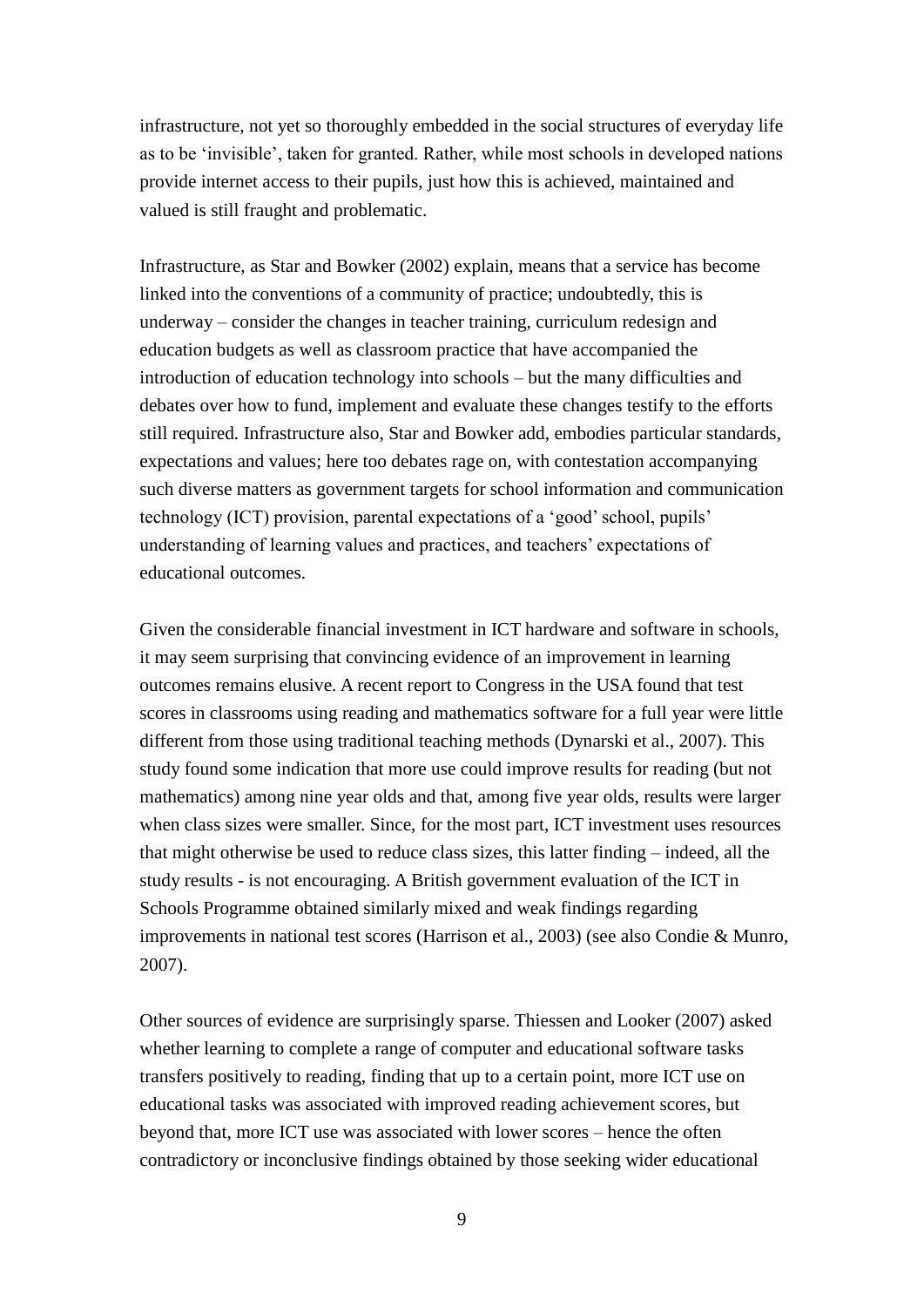benefits of ICT use in the classroom or home. Not only is the amount of use crucial, so too is the quality of use, as Lei and Zhao (2007) found when examining the student learning outcomes in an American middle school (with pupils aged 12-13 years old). Improvements in grade point averages were associated with subject-related technology uses but, unfortunately, these tended to be among the least popular activities. This contradicts the easy assumption that because children like using technology, this in and of itself gives them the confidence and motivation that enhances learning. It also contradicts the hope for a positive transfer from entertainment and communication uses to those that specifically facilitate school grades. Instead, it suggests that the technology uses that aid learning are the unpopular or difficult tasks (i.e. designed specifically to teach a certain topic), not the free and fun searching, game playing or informal exploration.

Is education best assessed through increases in test scores, whether measured as grade point averages, reading ages or exam results? Surely the potential of the internet is greater than this – as, more importantly, is the potential of a child to learn. While government departments call for ICT to improve test scores, reduce disadvantage and ensure delivery of the basic skills of reading, writing, numerous and science, critics reject the lack of imagination in this agenda, seeing it as wedded to a twentieth, even a nineteenth century conception of drill-and-skill education (Smith & Curtin, 1998). The alternative proposition, however, remains somewhat speculative, namely the claim that ICT enables the development – in or, better, outside the classroom - of precisely the soft skills vital for meeting the new demands of the global service and information economy of the twenty-first century (e.g. Gee, 2008; Jenkins, 2006). Hence the argument that playing certain computer games within the classroom may foster constructive learning practices and encourage learner motivation (Merchant, 2007). But, "soft skills have yet to be adequately defined and their importance, relative to formal qualifications, for different groups of people and at different stages in the life cycle is unknown" (Sparkes, 1999: 7).

Many remain optimistic. Nyboe & Drotner (in press) describes a school-based Danish animation project that deliberately broke with school routine and teacher-pupil hierarchies to enable pupils to co-design a digital animation over a two week period. The process of decision-making, design, construction and implementation all emerged from lively and often playful peer interaction – showing how learning itself is social rather than purely individual, being enabled by discussion, negotiation, imagination, conflict resolution. Significantly, as often argued but too rarely demonstrated, the project proved effective in terms of pupils' learning not only about software, media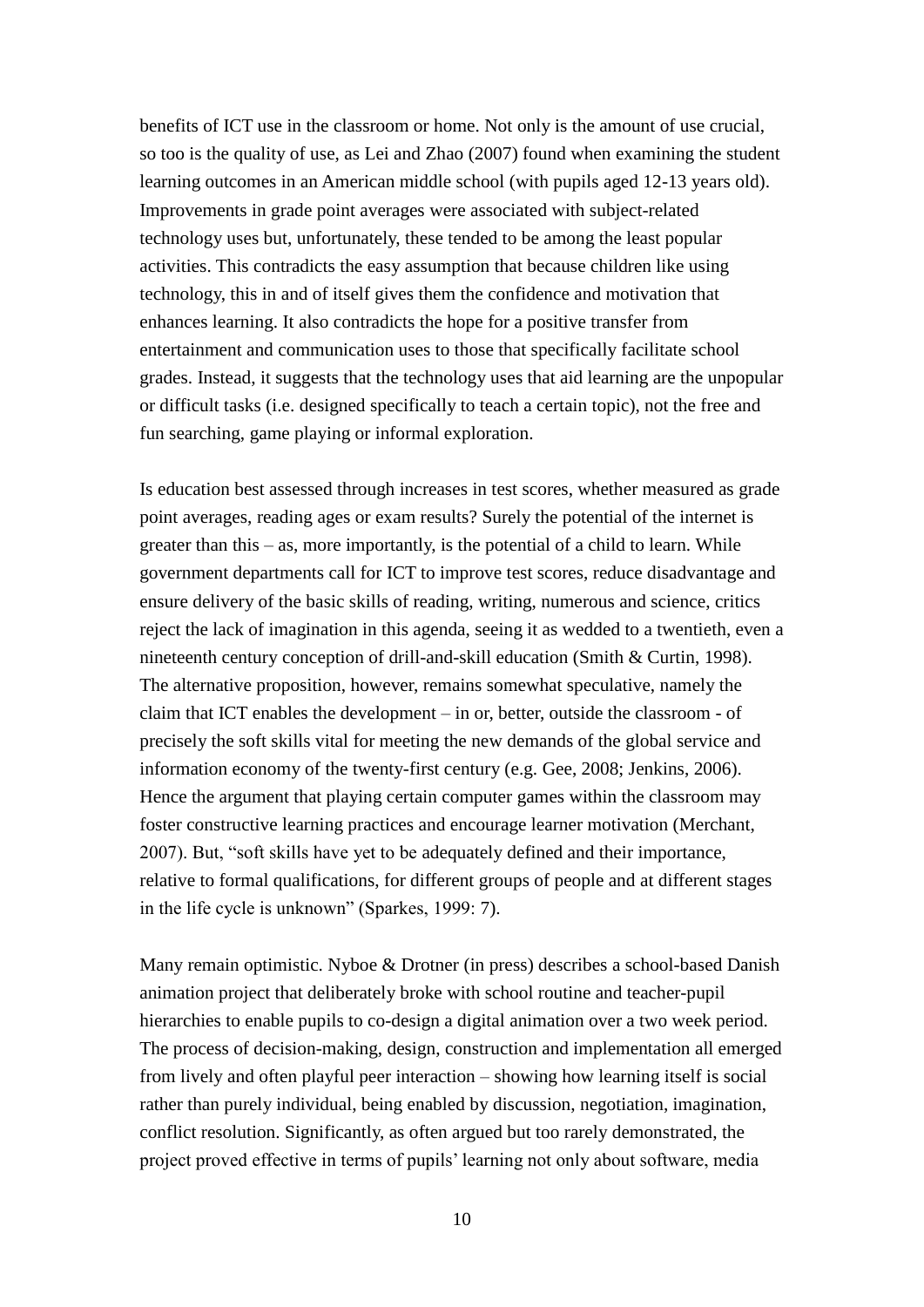production and team working but also in terms of gaining the media literacy required to analyse and critique the multiplicity of representational forms and knowledge claims that constitute surround them in daily life. This, then, was a case in which peer culture was harnessed to deliver learning outcomes valued by teachers, children and, most likely, future employers, capitalising on the observation that 'mobile texting, online gaming, and blogging as well as digital editing of visuals and sound are all embedded within youthful communities of practice' (p.177 of manuscript; see also Cassell, 2004).

At present, the great expectations associated with the search for alternatives have been neither supported nor disproved by evidence; nor, however, has the huge investment sunk into injecting ICT into the traditional model yet proved its worth. Whether society can harness the internet to deliver the more radical and ambitious vision, whether it even really desires its alternative pedagogy, and whether education can resist the commercialising pressures to co-opt, constrain and commodify the routes to knowledge opened up by this vision all remains to be seen (Buckingham, Scanlon, & Sefton-Green, 2001). For there is, undoubtedly, both money and power at stake here - 'vying for position … are not only educators but also publishers, commercial hardware and software producers, parents, governments, and the telecommunications players of the corporate world' (Hawisher & Selfe, 1998: 3).

#### **Opportunities to participate**

In recent decades, political scientists have been charting, with mounting concern, the steady decline in political participation by the public, across many countries, as measured by such indicators as voter turn-out, party loyalty and representation in decision-making bodies. Since this decline has coincided with the spread of mass media into daily life, media critics have scrutinised every dimension of the media's relations with political institutions and the public sphere. While some ask whether the media are responsible for the withdrawal from civil society, others are intrigued that the public seems to be reconstituting community online, discovering common interests with a potentially huge network of like-minded peers, developing new skills, building alternative deliberative spaces, raising the possibility of a virtual public sphere.

For many, the internet is inherently 'democratic' for, even though its features – interactivity, global scale, fast connectivity, unlimited capacity, etc - are not radically new, taken in combination the internet introduces a qualitative shift in the potential for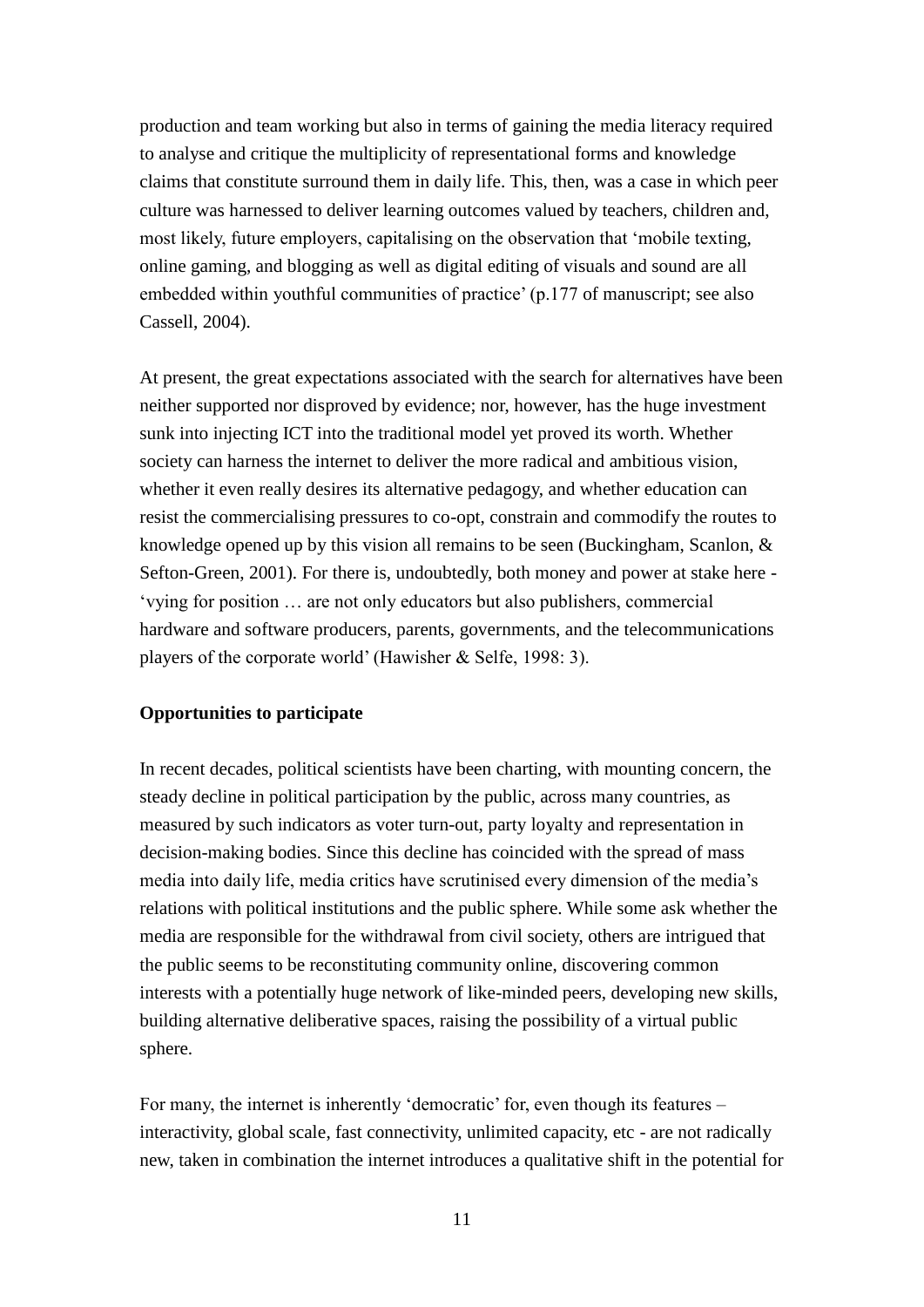democratic communication (Bentivegna, 2002). Intriguingly, there appears to be a promising match between the style of deliberation afforded by the internet and that preferred by the very population segment – young people – who are in many ways the most disengaged from traditional forms of political activity. The very architecture of the internet, with its flexible, hypertextual, networked structure, its dialogic mode of address, and its alternative, even anarchic feel, particularly appeals to young people, contrasting with the traditional, linear, hierarchical, logical, rule-governed conventions often used in official communications with youth.

For children and young people, then, the internet appears to be 'their' medium; they are the early adopters, the most media-savvy, the pioneers in the cyber-age, leading for once rather than being led, this reversing the generation gap as they gain confidence and expertise. Online, we are witnessing a flourishing of the kinds of life-political or single issue networks, campaigns or groupings, whether on a local or a global scale, which may be expected particularly to appeal to young people (Bennett, 1998). These groupings are generally project-focused, idealistic in their hopes but pragmatic in the low-level of obligation expected of members, characterised by openness and spontaneity, generating ad hoc, low-commitment, self-reflexive and strategic communications within a flexibly-defined, peer-based network (Coleman, 1999).

Today, the number and variety of initiatives to harness the internet to encourage youthful participation has exploded, with the internet widely hailed as the technology to bring new, more participatory forms of civic engagement, political deliberation and e-democracy to the polity. In a key report a few years ago, The Center for Media Education in the USA charted 'an abundance of civic and political activity by and for youth', much of this using the internet to 'invite young people to participate in a wide range of issues, including voting, voluntarism, racism and tolerance, social activism and, most recently, patriotism, terrorism and military conflict' (Montgomery, Gottlieb-Robles, & Larson, 2004). They argued for the creation, and economic viability, of a 'youth civic media' online (CME, 2000).

All of this energy and creativity designed to mobilise the internet so as to enable youthful participation is, at heart, a response to two fundamental and somewhat contradictory shifts in society. The first, we have already seen, is the claim that youth are apathetic, lacking the political commitment of previous generations, alienated from the political system. Here the internet is seen as a means of countering a downward trend in participation, and the focus is 'citizens in the making' or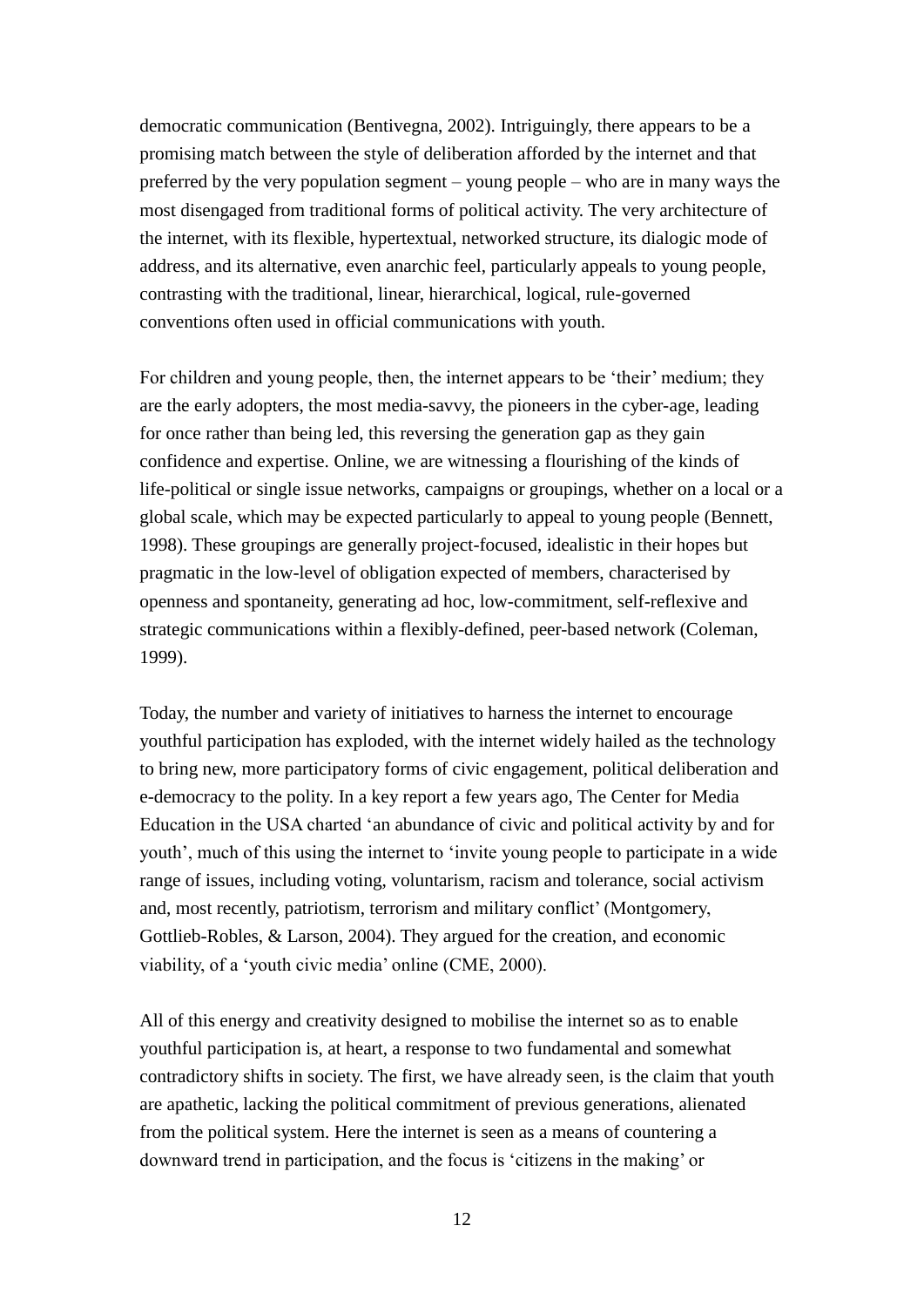'citizens-in-waiting' who must be prepared for their future adult responsibilities (Lister, Smith, Middleton, & Cox, 2003). The second shift is historically radical, for it positions children and young people for the first time as citizens now. The extension of the twentieth century movement for civil rights, women's rights and human rights also to encompass children's rights, and children's voices, is formalised in the United Nation's Convention on the Rights of the Child (1989).

In other words, some initiatives are motivated by the challenge of stimulating the alienated, while others assume young people to be already articulate and motivated but lacking structured opportunities to participate. Some aim to enable youth to realise their present rights while others focus instead on preparing them for their future responsibilities. These diverse motivates may, however, result in some confusion in mode of address, target group and, especially, form of participation being encouraged. As the *Carnegie Young People Initiative* (Cutler & Taylor, 2003: 11) noted, with concern, 'the benefits and impacts of children and young people's participation are not clearly identified' in many of the projects they reviewed.

What does the evidence say about whether the internet can be used to enable political participation (or, reverse the apparent political apathy) among children and young people, and under what conditions might this be brought about? The results are, in some ways, encouraging. Nearly one in five of those 18-35 in the UK had contributed to an online discussion about a public issue of importance to them, while for those over 35 the figure falls to 5% (though older people 55+ were more likely to have contacted a local politician about the issue), reviving hope that the internet could help rather than hinder youthful civic engagement (Couldry, Livingstone, & Markham, 2007). Young people are more likely to participate online than take part in more traditional forms of politics: while only 10% of 15-24 year olds took part in any form of political activity offline, three times that many did something political on the internet (Gibson, Lusoli, & Ward, 2002). In the US, 38% of 12-17 year olds said they go online to express their opinion (Lenhart, Rainie, & Lewis, 2001).

However, generally, evaluations of online initiatives are less than optimistic (Phipps, 2000). Not all voices are heard equally online (Bessant, 2004), there being many impediments to open online exchange (Cammaerts & Van Audenhove, 2005). An American survey of 15-25 year olds found the internet an even less effective means of engaging disaffected young people than traditional routes, though very effective at mobilizing the already-interested (Levine & Lopez, 2004). Commonly, it is the already-engaged for whom the combination of new media and alternative politics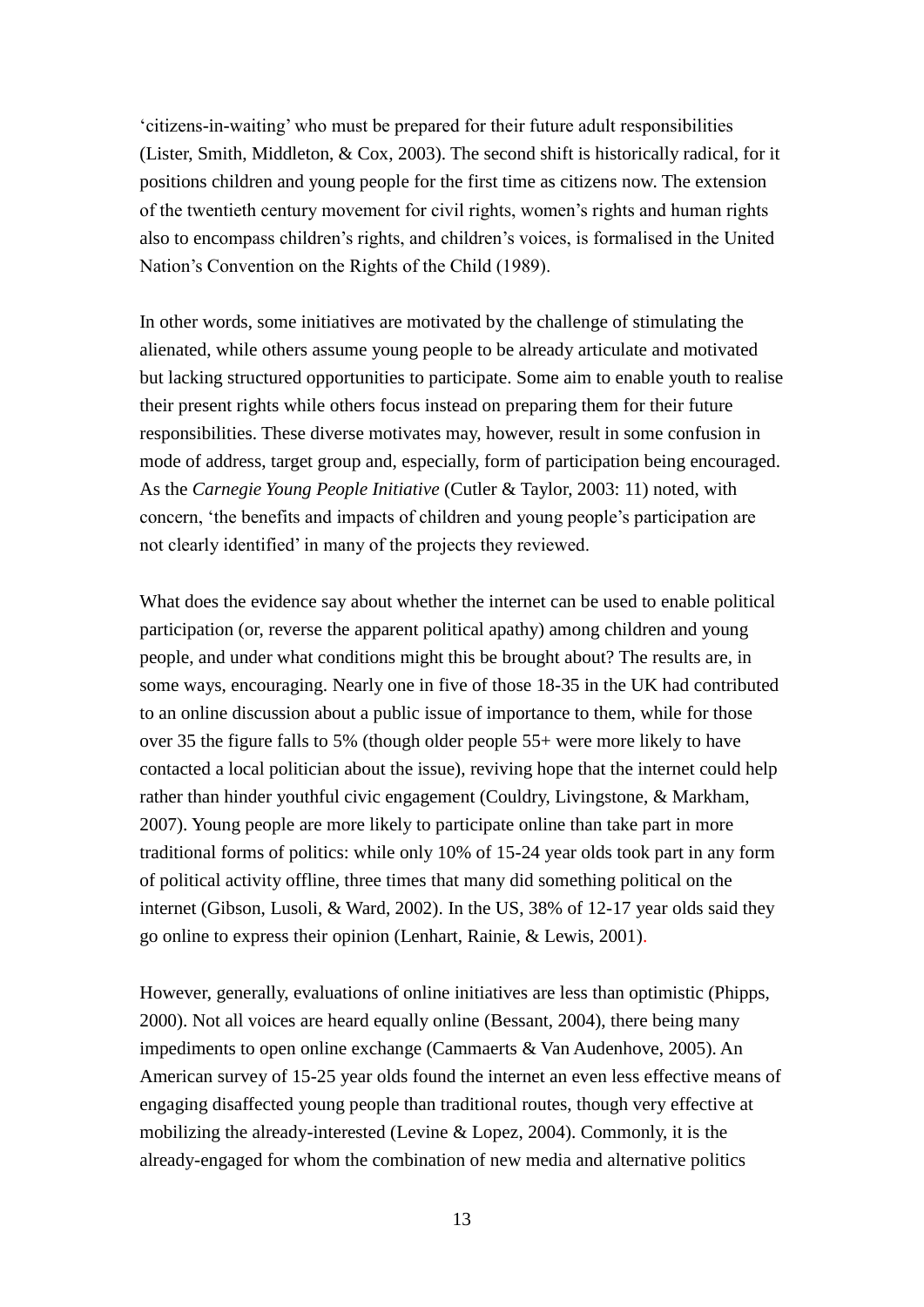seems especially potent (Dahlgren & Olsson, 2007), possibly because so many of the rest are socialised – by media and other means – not into a culture of activism but rather into one of inefficacy and distrust.

Contrary to the popular discourses that blame young people for their apathy, lack of motivation or interest, it seems that young people learn early that they are not listened to. Hoping that the internet can enable young people to 'have their say' thus misses the point, for they are not themselves listened to. This is a failure both of effective communication between young people and those who aim to engage them, and a failure of civic or political structures - of the social structures that sustain relations between established power and the polity, or what Meyer and Staggenbord (1996) term the 'opportunity structures' that facilitate, shape and develop young people's participation. What matters, in short,

'is not whether new media are capable of capturing, moderating and summarizing the voice of the public, but whether political institutions are able and willing to enter into a dialogical relationship with the public' (Coleman, 2007: 375).

#### **Risky encounters**

With headlines full of paedophiles, cyber-bullies and online suicide pacts, it is unsurprising that much academic research is wary of research on online risks, for these moral panics, amplified by the popular media, have their own pernicious consequences, including the call for censorship or other restrictions on freedom of expression and the deflection of public anxieties about economic and social change onto technology. Public anxiety regarding risk in relation to children and the internet is exacerbated by the coincidence of three factors: first, the extraordinary rapidity of the internet's diffusion and development, faster than any previous medium (Rice & Haythornthwaite, 2006) and so outpacing adults' ability to adjust; second, an endemic cultural fear of the new, encouraged by media panics framing the internet both as responsible for scary threats to children's safety and as escaping traditional forms of regulation; and third, the novelty of a reverse generation gap whereby parental expertise (and, therefore, authority) in managing children's internet use is exceeded by children's ability both to use the technology and evade adult management.

Yet these public anxieties regarding the 'child in danger' (and the 'dangerous child'; (Oswell, 1998) remain, for the most part, familiar ones, having accompanied previous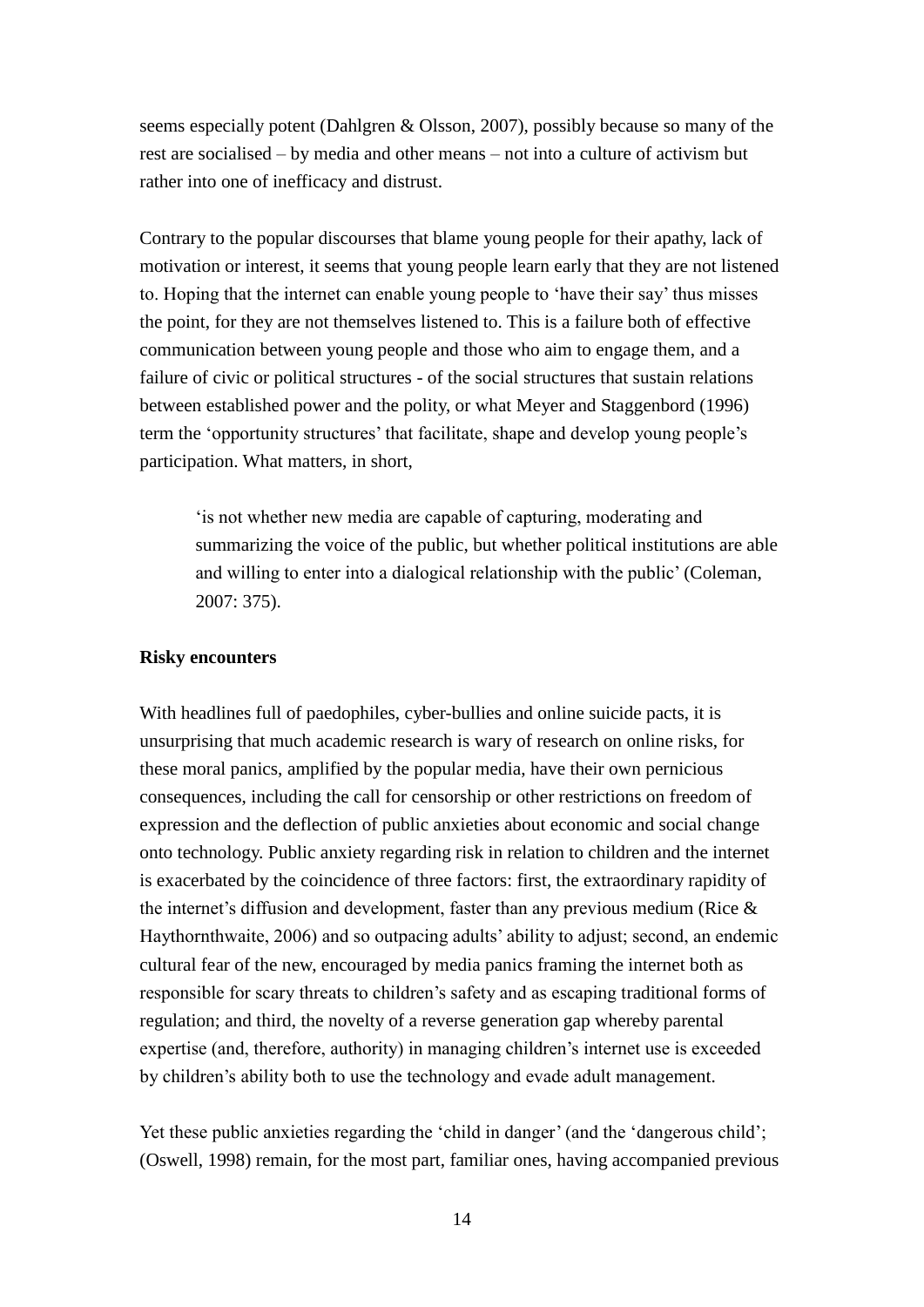mass media from the nineteenth century comic through the advent of film, television and computer games up until and including the internet and mobile media of the twenty-first century. As Critcher (2008: 100) puts it:

"The pattern is standard. A new medium, product of a new technology or a new application of an old one, emerges and finds a mass market. Its content is seen as criminal or violent or horrific. It constitutes a danger to children who cannot distinguish between reality and fantasy".

In Western thinking about childhood, and for parents especially, risk anxiety has become 'a constant and pervasive feature of everyday consciousness' (Jackson & Scott, 1999: 88). In relation to the internet, one reason is that the opportunities and the risks are inextricably linked – on reflection, we cannot sustain the commonsense polarisation of opportunities and risks, the idea that young people engage in some activities of which society approves and others of which society disapproves. Rather, these are often the same activities, not only because teenagers especially like to test adult authority, challenging adult-imposed rules and boundaries and evading parental scrutiny but also because of the design of online contents and services.

To take up an opportunity one must, very often, take a risk. To make a new friend online, one risks meeting someone ill-intentioned. To engage even with the children's BBC website, one must provide personal information online. To meet your offline friends on a social networking site, you must tell the truth about your name and age. To search for advice about sexuality, one will encounter pornographic content also, since there is no consensual line between them. Thus we must examine the way that websites and services have been designed, socially shaped by producers, content providers and users: the internet does not create risk for children but it mediates the relation between risk and opportunity, and could be made to do so differently.

Research is now accumulating an array of evidence for online risk (Millwood Hargrave & Livingstone, 2006), notwithstanding a series of conceptual and methodological difficulties with identifying and assessing risk, especially given the ethical issues involved in asking children about the risks that concern policy-makers illegal content, contact with paedophiles (grooming), exposure to extreme or sexual violence or other harmful or offensive content, including racist material, commercial persuasion, biased or exploitative content, abuse of personal and private information, cyber-bullying, stalking, harassment; gambling, financial scams, self-harm (suicide, anorexia, etc), illegal activities (hacking, terrorism). Such a list invites classification,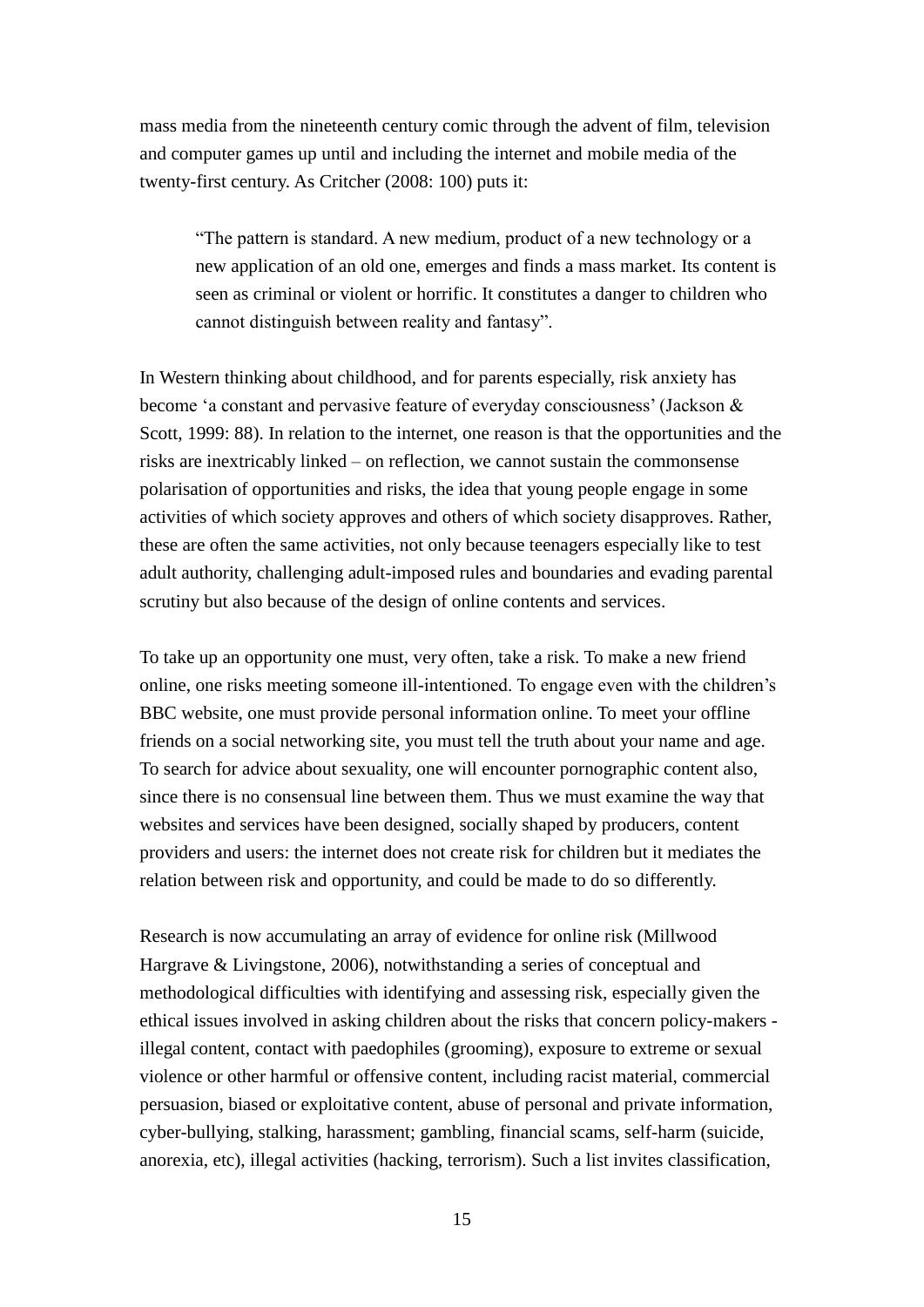dividing content risks from contact risks, for example (Hasebrink, Livingstone, & Haddon, 2008); here the former represent an extreme version of risks long addressed, and regulated, on mass media, while the latter present new challenges, for little or no regulation restricts who can be in touch with anyone else, particularly when age can be disguised online.

With the explosion of user-generated content, some hosted on commercial (i.e. professional) websites (e.g. social networking, gaming or blogging sites) and some circulated peer-to-peer (e.g. via email or instant messaging), the distinction between content and contact is breaking down. The reluctant recognition that children and teenagers may be perpetrator as well as victim has led to the proposal of a third category, namely conduct risks (ibid.). Offline, conduct between people, whether strangers or acquaintances, is socially regulated by behavioural norms and accepted sanctions. While not suggesting that social conventions are absent online, they are more flexible and more easily circumvented without sanction.

What is the scale of these online risks to children and young people? Across Europe, 18% of parents/carers state that they believe their child has encountered harmful or illegal content on the internet (Eurobarometer, 2006). National surveys in Norway, Sweden, Ireland, Denmark and Iceland found that a quarter to a third of 9-16 year old internet users had accidentally seen violent, offensive, sexual or pornographic content online (SAFT, 2003). A 2006 update in Ireland found that 35% had visited pornographic sites, 26% had visited hateful sites (mostly boys) and 23% had received unwanted sexual comments online (again more boys); further, one in 5 chatters was upset/threatened/embarrassed online, and 7% had met an online contact offline. Of these, 24% turned out not to be a child but an adult, and 11% said the person tried to physically hurt them (Webwise, 2006). In the USA, a survey of 1500 10-17 year olds in 2006 found that, compared with an earlier survey in 2000, online exposure to sexual material had increased (34% vs. 25% of young internet users), as had online harassment (9% vs. 6%), though unwanted sexual solicitations – often from acquaintances rather than strangers - had reduced (13% vs. 19%); 4% had been asked for nude/sexually explicit photos of themselves, and the proportion who had been distressed by such experiences increased (9% vs. 6%) (Wolak, Mitchell, & Finkelhor, 2006).

In countries where internet diffusion is more recent, risk figures are rather higher, presumably because here especially, youth encounter online risk in advance of regulators and policy makers. In Bulgaria, 1 in 3 internet users have met in person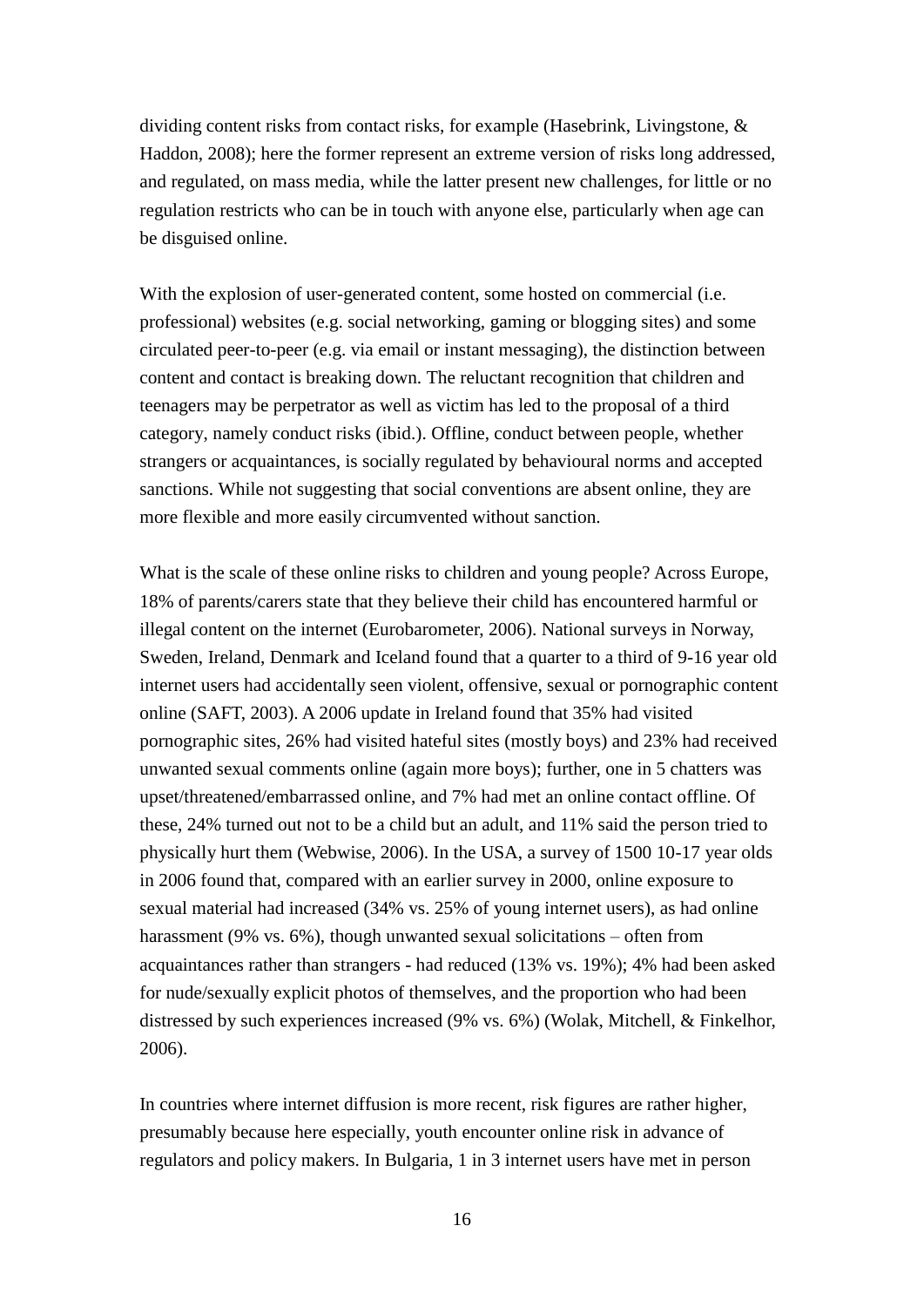somebody they got to know online, that 1 in 3 have experienced insistent and persistent attempts to communicate with them (often about sex) against their will, and that 4 in 10 are unaware of the risks of meeting online contacts offline (Mancheva, 2006). In Poland, a 2006 survey found that 2 in 3 internet users make friends online and many give out personal information; almost 1 in 2 had gone to a meeting with someone met online, and half of them went alone; 1 in 4 of these described the behaviour of the other person as 'suspicious' (CANEE, 2006).

These and other experiences do indeed seem to go beyond what society expects for children and young people, though perhaps not beyond what society has long silently tolerated (Muir, 2005). Although arguments are mounting against unrealistic expectations of a zero-risk childhood, policy makers find it difficult to specify a level of acceptable risk when it comes to children, the result being that media panics effectively construe all risk as unacceptable. In reaction, critics counter with children's resilience to harm, their sophistication in using the internet, and the historical 'fact' that risk has always been part of childhood. The challenge is to move beyond these polarised positions, for we can neither conclude that the internet is too risky to allow children access nor that it affords no threat whatsoever. The theory of the risk society (Beck, 1992) offers three useful directions for thinking about how, now that so many are online, risk is being reconfigured for (and by) today's children and young people in relation.

First, the theory of the risk society problematises the *identification of risk*, rejecting the notion of risk as a natural hazard 'out there' and seeking to understand how it is precisely a consequence of the institutions, innovations and practices of modernity. Second, the theory of the risk society invites us to inquire into the social, political and economic (as well as the technological) reasons for the *intensification of risk* in late modernity. A third dimension of the risk society thesis is that of the *individualisation of risk* in Western capitalist societies. For the discourse of risk is, today, closely accompanied by a discourse of empowerment, this being largely lifted from the life political movements which spawned it (especially feminism) and re-embedded within official establishment discourses as a means of legitimating the individualisation of risk – in other words, the increasing exposure of the individual to the consequences of their own risk-related decisions. As Harden (2000: 46) observes, 'while anxieties about risk may be shaped by public discussion, it is as individuals that we cope with these uncertainties'. For children, teenagers and their parents, already absorbed in the fraught emotional conflicts of negotiating boundaries of public and private, dependence and independence, tradition and change, this is indeed a new burden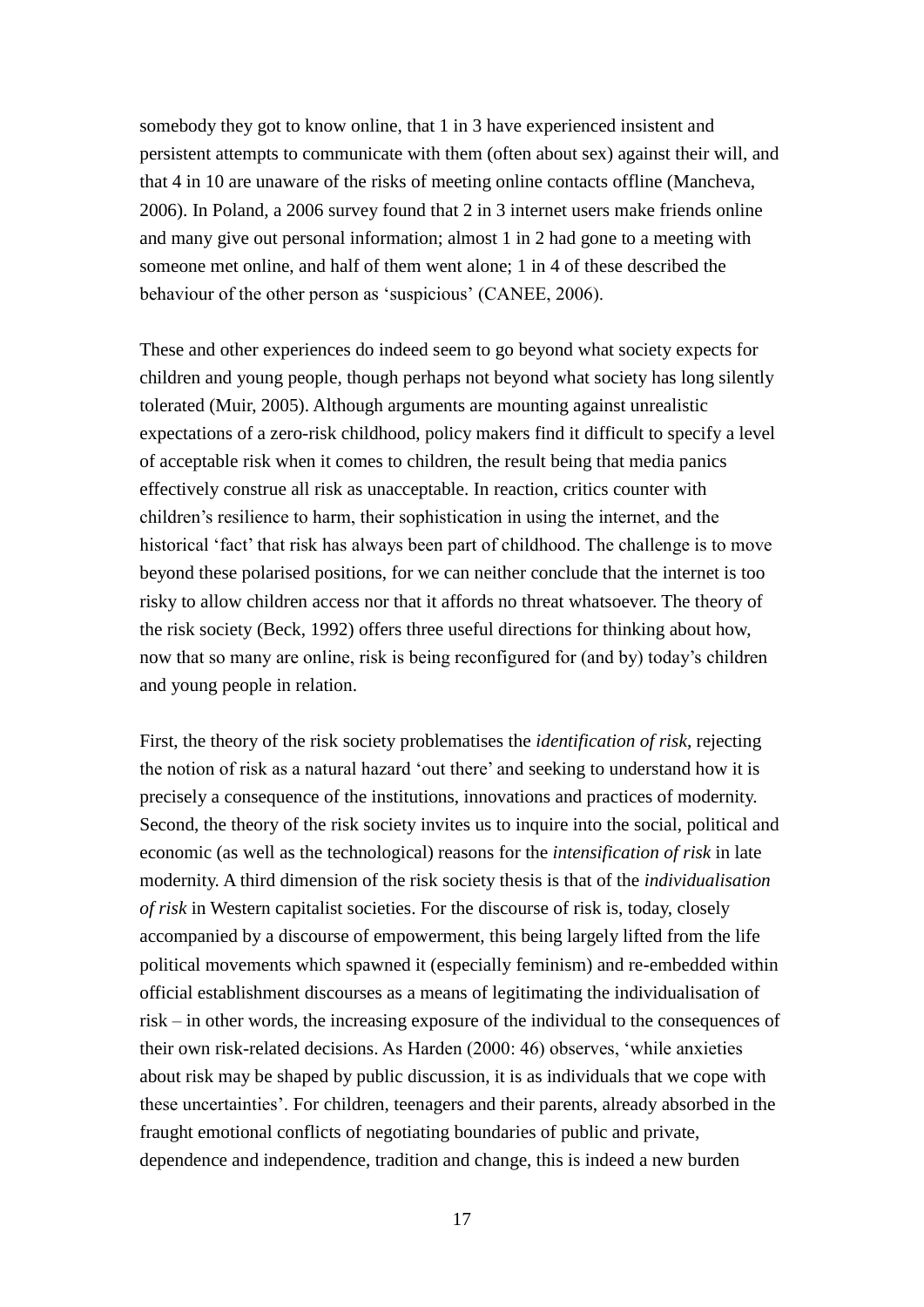(Livingstone & Bober, 2006).

#### **Conclusions**

Everybody is affected, in one way or another, by the ubiquity of new online technologies (Lievrouw & Livingstone, 2006), this resulting in the blurring of hitherto distinctive social practices of information and entertainment, work and leisure, public and private, even childhood and adulthood, national and global. Nonetheless, children, young people and their families tend to be in the vanguard of new media adoption. They benefit from the early take-up of new opportunities afforded by the internet, although significant inequalities in quality of access, use and skill remain. However, the risk of harm to children's safety and social development is attracting growing academic, public and policy attention. Here too, children and young people are often in the vanguard, exploring new activities, especially peer networking, in advance of adult scrutiny and regulatory intervention and, perhaps too often, encountering negative experiences that are unanticipated, for which they may be unprepared, and which may challenge their capacity to cope.

Although new media 'are usually created with particular purposes or uses in mind, they are commonly adopted and used in unanticipated ways - reinvented, reconfigured, sabotaged, adapted, hacked, ignored' (Lievrouw & Livingstone, 2006: 5). A child-centred approach is enabling researchers to explore just how this works - for better or for worse, advancing children's interests or the contrary - across the scope of their lives. They use the internet for communicating, learning, participating, playing, connecting, and so forth in far more ways than I have had space to review here, though evidence of just how they use it can reveal not only exciting possibilities but also some limitations to the sometimes convenient or complacent perception of children as 'the internet generation', supposedly natural 'experts' in using the internet (Buckingham, 2006; Livingstone, 2008a).

A balanced picture has emerged that bodes well for further initiatives to encourage, celebrate and support children's effective use of the internet while not legitimating any withdrawal of the public resources that such initiatives will surely require. I have argued that research does not, and should not, focus solely on the activities of children and young people, for instead a dual analysis is required that encompasses the social and the technological, at the level of both individual and institutional practices. When examining children and young people's internet expertise and literacies, for example, we must consider not only their capabilities and skills but also the technological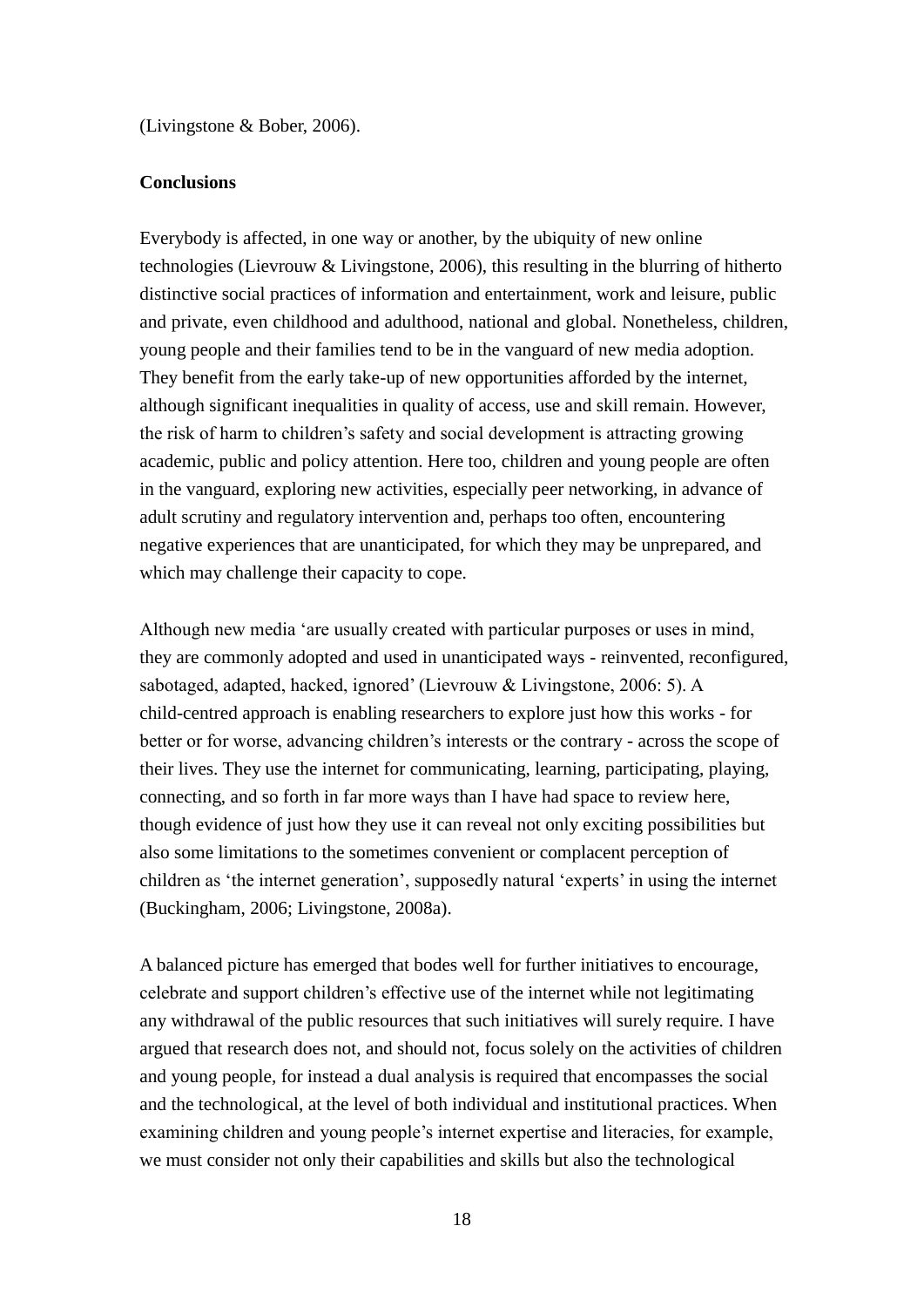affordances designed into the interfaces they are faced with, and the institutional interests that lie behind. To take a simple example, having seen teenagers reveal personal information publicly online, rather than declaring that teenagers lack a sense of privacy online, we should instead ask whether they understand just how privacy controls work on social networking sites and, especially, whether these could be better designed (Livingstone, 2008b). Similarly, instead of despairing that online as offline, few young people become engaged in civic forums, we should instead – or also – ask what it takes to get political actors to engage with, and respond to, young people online.

Young people's internet literacy does not yet match the headline image of the intrepid pioneer not because young people lack imagination or initiative but because the institutions that manage their internet access and use are constraining or unsupportive – anxious parents, uncertain teachers, busy politicians, profit-oriented content providers. In recent years, popular online activities have one by one become fraught with difficulties for young people – chat rooms and social networking sites are closed down because of the risk of paedophiles, music downloading has resulted in legal actions for copyright infringement, educational institutions are increasingly instituting plagiarism procedures, and so forth. Although in practice, the internet is not quite as welcoming a place for young people as popular rhetoric would have one believe, in this respect it is not so different from offline social spaces. The future balance of opportunities and risks for children and young people online remains to be seen.

#### **References**

Bakardjieva, M. (2005). *Internet Society: The internet in everyday life*. London: Sage. Beck, U. (1992). *Risk society: Towards a new modernity*. London: Sage. Bennett, L. (1998). The Uncivic Culture: Communication, Identity, and the Rise of Lifestyle Politics. *PS: Political Science and Politics, 31(4)*, 740-761. Bentivegna, S. (2002). Politics and new media. In L. Lievrouw & S. Livingstone

(Eds.), *The Handbook of New Media* (pp. 50-61). London: Sage.

Bessant, J. (2004). Mixed messages: Youth participation and democratic practice. *Australian Journal of Political Science, 39*(2), 387-404.

boyd, d. (2008). Why Youth ♥ Social Network Sites: The Role of Networked Publics in Teenage Social Life. In D. Buckingham (Ed.), *Youth, Identity, and Digital Media* (Vol. 6, pp. 119–142). Cambridge: The MIT Press.

boyd, d., & Ellison, N. (2007). Social Network Sites: Definition, History, and Scholarship. *Journal of Computer-Mediated Communication, 13*(1).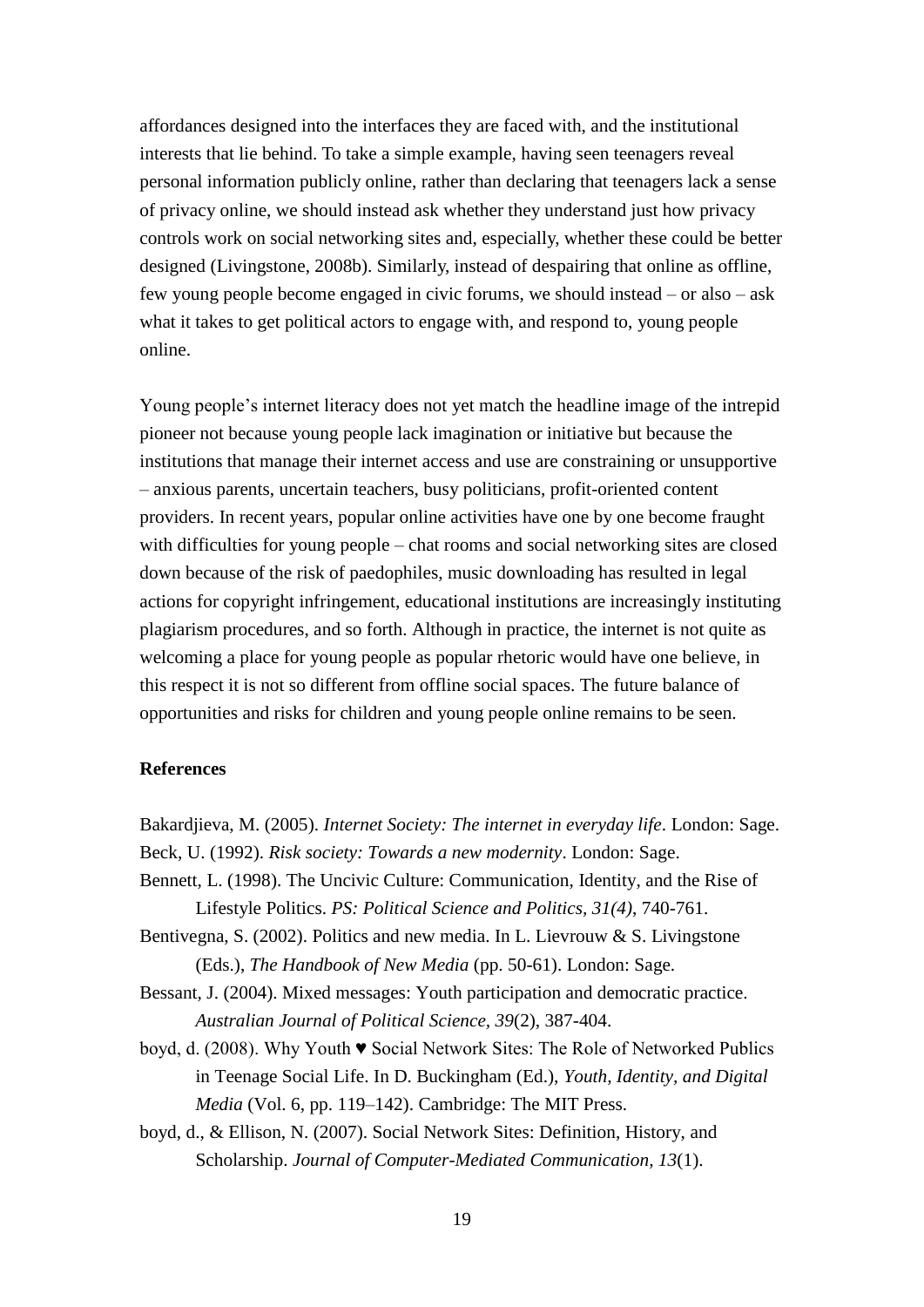- Buchner, P. (1990). Growing up in the eighties: Changes in the social biography of childhood in the FRG. In L. Chisholm, P. Buchner, H. H. Kruger & P. Brown (Eds.), *Childhood, youth and social change: A comparative perspective* (pp. 71-84). London: Falmer Press.
- Buckingham, D. (2006). Is there a digital generation? In D. Buckingham & R. Willett (Eds.), *Digital Generations* (pp. 1-13). Mahwah, New Jersey: Lawrence Erlbaum Associates.
- Buckingham, D., Scanlon, M., and Sefton-Green, J. (2001). Selling the Digital Dream: Marketing Educational Technology to Teachers and Parents. In A. Loveless, and Ellis, V. (Ed.), *Subject to Change: Literacy and Digital Technology* (pp. 20-40). London: Routledge.
- Burbules, N. C. (1998). Rhetorics on the Web: Hyperreading and Critical Literacy. In I. Snyder (Ed.), *Page to Screen: Taking Literacy Into the Electronic Era* (pp. 102-122). New York: Routledge.
- Cammaerts, B., & Van Audenhove, L. (2005). Online political debate, unbounded citizenship, and the problematic nature of a transnational public sphere. *Political Communication, 22*(2), 179-196.
- Child Abuse and Neglect in Eastern Europe (CANEE) (2006) *Research on risky behaviours of Polish children on the Internet.* See http://www.fdn.pl/nowosci/?lang\_id=2
- Cassell, J. (2004). Towards a model of technology and literacy development: Story listening Systems. *Journal of Applied Developmental Psychology, 25*(1), 75-105.
- Clark, L. S. (2002). U.S. Adolescent Religious Identity, the Media, and the "Funky" Side of Religion. *Journal of Communication, 52*(4), 794–811.
- CME. (2000). Citizen Youth: CME Looks Beyond Election Day. *eCME News, 1*(2).
- Coleman, S. (1999). The new media and democratic politics. *New Media and Society, 1*(1), 67-73.
- Coleman, S. (2007). E-Democracy: the History and Future of an Idea. In D. Quah, R. Silverstone, R. Mansell & C. Avgerou (Eds.), *The Oxford Handbook of Information and Communication Technologies* (pp. 362-382). Oxford: Oxford University Press.
- Condie, R., & Munro, B. (2007). *The impact of ICT in schools – a landscape review*: Becta.
- Corsaro, W. A. (1997). *The Sociology of Childhood*. Thousand Oaks, California: Pine Forge Press.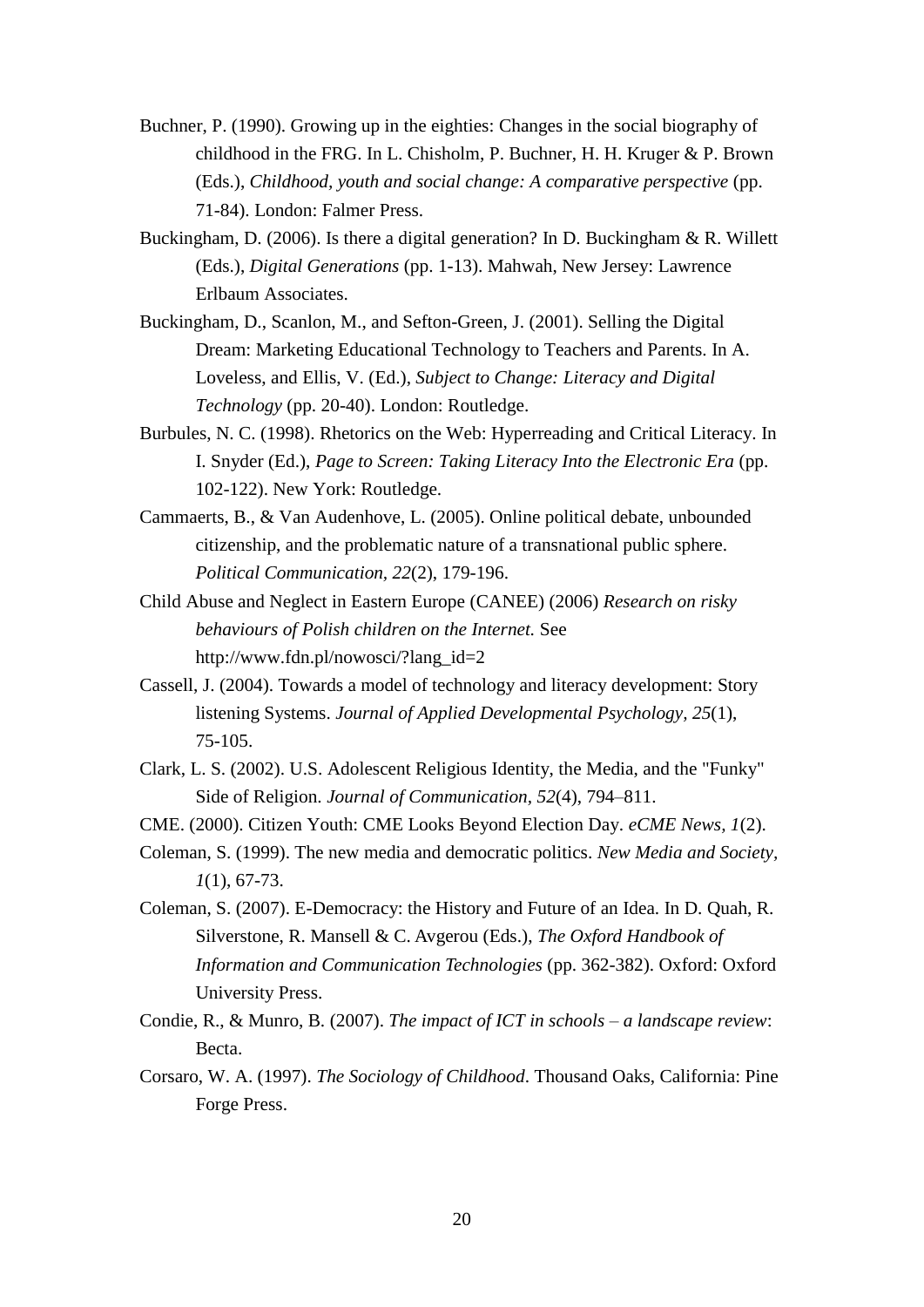- Couldry, N., Livingstone, S., & Markham, T. (2007). *Media consumption and public engagement : beyond the presumption of attention*. Basingstoke: Palgrave Macmillan.
- Critcher, C. (2008). Making waves: Historic aspects of public debates about children and mass media. In K. Drotner & S. Livingstone (Eds.), *International Handbook of Children, Media and Culture* (pp. 91-104). London: Sage.
- Cutler, D., & Taylor, A. (2003). *Expanding and Sustaining Involvement: A Snapshot of Participation Infrastructure for Young People living in England*. Dunfermline, Fife: Carnegie Young People Initiative.
- Dahlgren, P., & Olsson, T. (2007). From public sphere to civic culture: Young citizens' internet use. In R. Butsch (Ed.), *Media and Public Spheres* (pp. 198-209). New York: Palgrave Macmillan.
- Dorr, A. (1986). *Television and Children: A Special Medium for a Special Audience*. Beverley Hills, CA: Sage.
- Drotner, K. (2000). Difference and Diversity: Trends in Young Danes' Media Use. *Media, Culture & Society, 22*(2), 149-166.
- Drotner, K. (2008). Boundaries and bridges: Digital storytelling in educaiton studies and media studies. In K. Lundby (Ed.), *Digital Storytelling, Mediatized Stories: Self-representations in New Media*. New York: Peter Lang.
- Dynarski, M., Agodini, R., Heaviside, S., Novak, T., Carey, N., Campuzano, L., et al. (2007). *Effectiveness of Reading and Mathematics Software Products: Findings from the First Student Cohort*: U.S. Department of Education, Institute of Education Sciences.
- Erstad, O., & Wertsch, J. (2008). Tales of mediation: Narrative and digital media as cultural tools. In K. Lundby (Ed.), *Digital Storytelling, Mediatized Stories: Self-representations in New Media*. New York: Peter Lang.
- Eurobarometer. (2006). *Safer Internet*. Luxembourg: European Commission: Directorate General Information Society and Media.
- Facer, K., & Furlong, R. (2001). Beyond the myth of the 'cyberkid': Young people at the margins of the information revolution. *Journal of Youth Studies, 4*(4), 451-469.
- Gee, J. P. (2008). Learning and Games. In K. Salen (Ed.), *The Ecology of Games: Connecting Youth, Games, and Learning* (Vol. 3, pp. 21–40). Cambridge: The MIT Press.
- Gibson, R., Lusoli, W., & Ward, S. (2002). *UK Political Participation Online: The Public Response. A survey of citizens' political activity via the Internet*. Salford: ESRI, www.ipop.org.uk.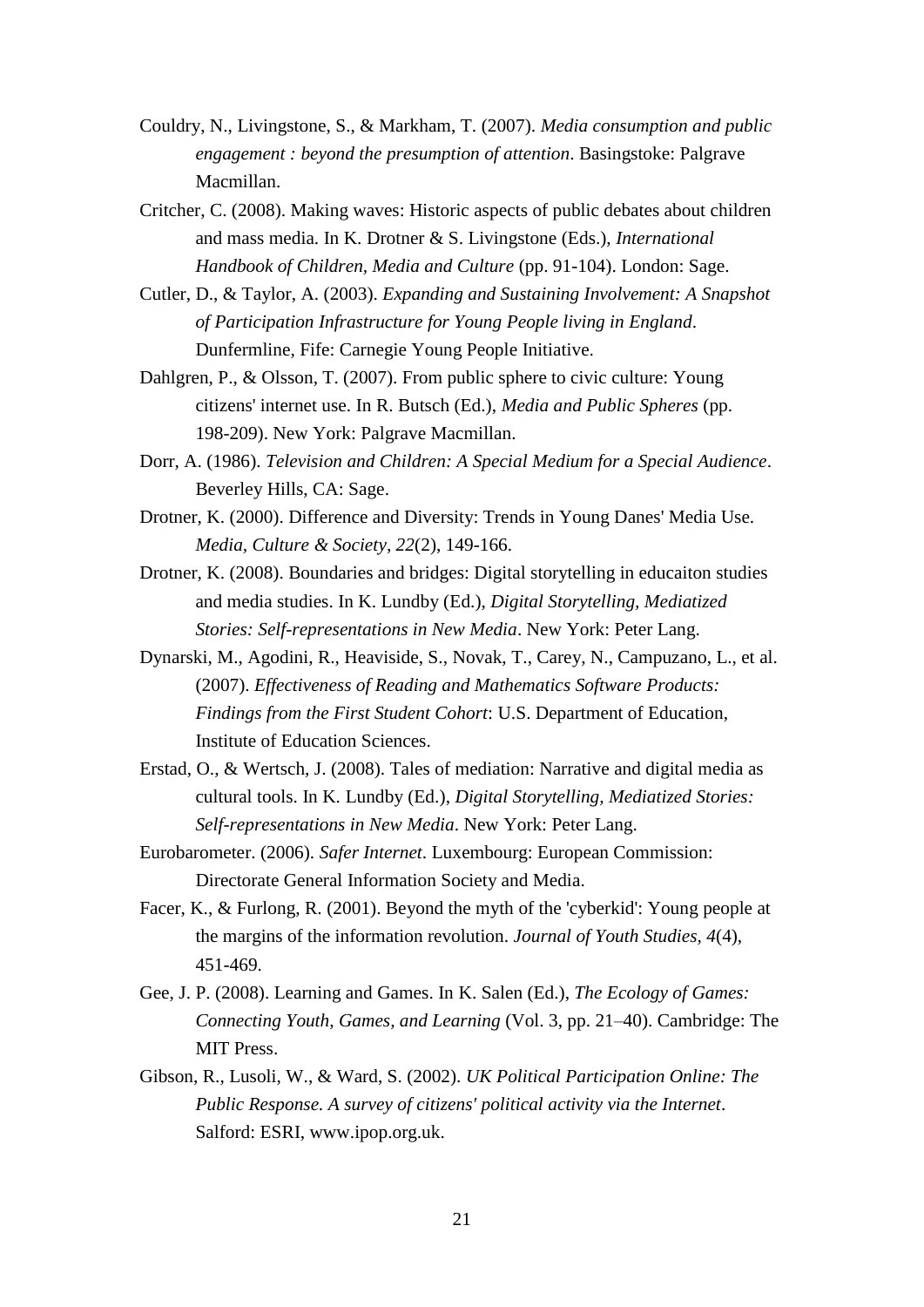- Giddens, A. (1991). *Modernity and Self-Identity: Self and Society in the Late Modern Age*. Cambridge: Polity Press.
- Gilligan, C. (1993). *In a Different Voice: Psychological Theory and Women's Development* (Second ed.). Cambridge, Mass.: Harvard University Press.
- Grimes, S. M., & Shade, L. R. (2005). Neopian economics of play: children's cyberpets and online communities as immersive advertising in NeoPets.com. *International Journal of Media and Cultural Politics, 1*(2), 181-198.
- Guzzetti, B. J. (2006). Cybergirls: negotiating social identities on cybersites. *E-Learning, 3*(2), 158-169.
- Harden, J. (2000). There's no place like home: The public/private distinction in children's theorizing of risk and safety. *Childhood, 7*(1), 43-59.
- Harrison, C., Comber, C., Fisher, T., Haw, K., Lewin, C., Lunzer, E., et al. (2003). *ImpaCT2: The Impact of Information and Communication Technologies on Pupil Learning and Attainment*. Becta.
- Hasebrink, U., Livingstone, S., and Haddon, L. (2008) Comparing children's online opportunities and risks across Europe: Cross-national comparisons for EU Kids Online. *EU Kids Online Deliverable D3.2 for the EC Safer Internet plus programme*. Available at www.eukidsonline.net.
- Hawisher, G. E., & Selfe, C. L. (1998). Reflections on computers and composition studies at the century's end. In I. Snyder (Ed.), *Page to Screen: Taking literacy into the Electronic Era* (pp. 3-19). London and New York: Routledge.
- Holloway, S. L., & Valentine, G. (2003). *Cyberkids: Children in the information age*. London: Routledge Falmer.
- Hutchby, I. (2001). Technologies, texts and affordances. *Sociology, 35*(2), 441-456.
- Jackson, S., & Scott, S. (1999). Risk anxiety and the social construction of childhood. In D. Lupton (Ed.), *Risk and sociocultural theory: New directions and perspectives* (pp. 86-107). Cambridge: Cambridge University Press.
- James, A., Jenks, C., & Prout, A. (1998). *Theorizing Childhood*. Cambridge: Cambridge University Press.
- Jenkins, H. (2006). *Convergence Culture: Where old and new media collide*. New York: New York University Press.
- Kearney, M. C. (2007). Productive Spaces: Girls' bedrooms as sites of cultural production. *Journal of Children and Media, 1*(2), 126-141.
- Kerawalla, L., & Crook, C. (2002). Children's computer use at home and at school: Context and continuity. *British Education Research Journal*, 22.
- Lei, J., & Zhao, Y. (2007). Technology uses and student achievement: A longitudinal study. *Computers & Education, 49*, 284-296.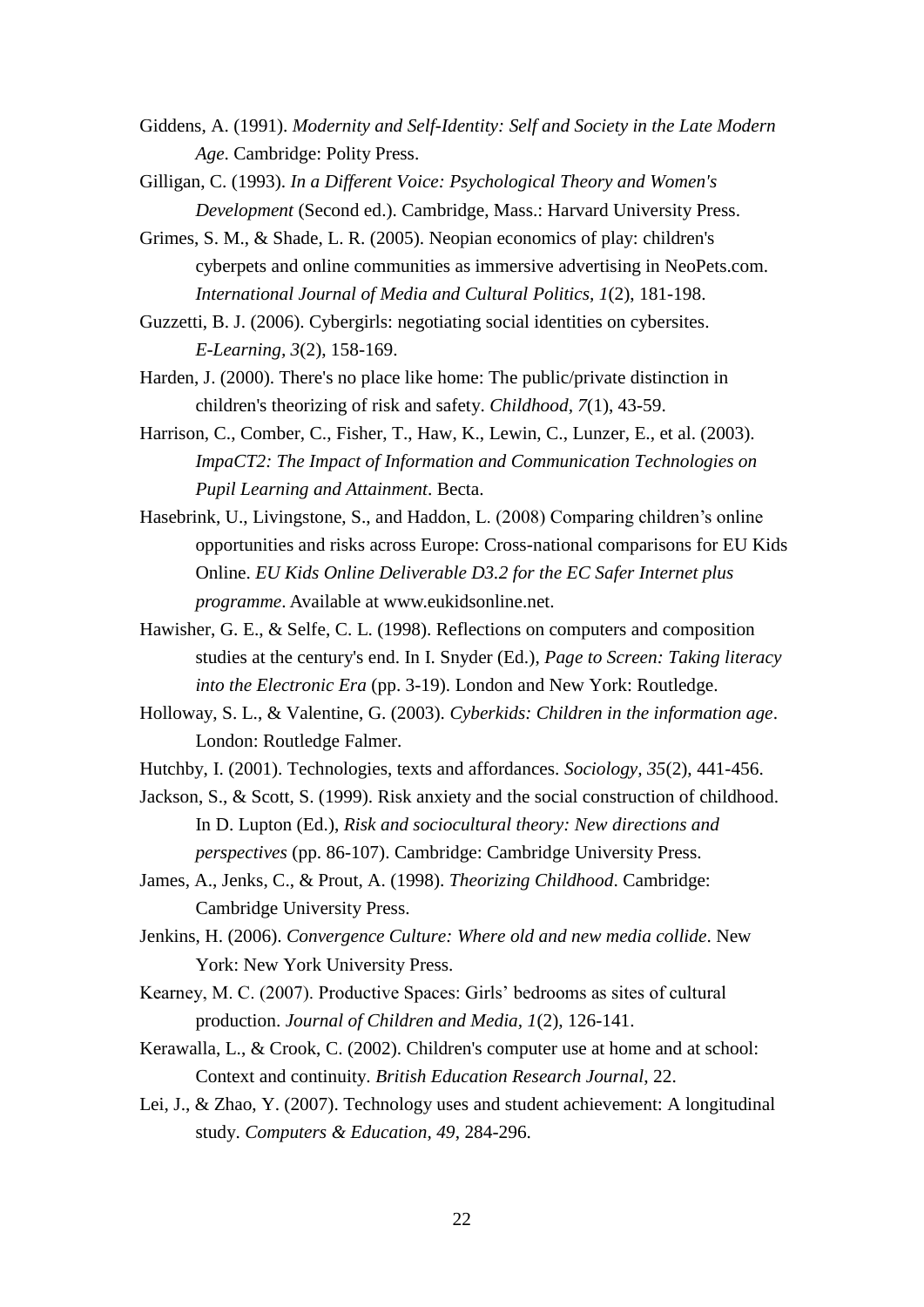- Lenhart, A., & Madden, M. (2005). *Teen Content Creators and Consumers*. Washington D.C.: Pew Internet & American Life Project.
- Lenhart, A., Rainie, L., & Lewis, O. (2001). *Teenage life online: The rise of the instant-message generation and the Internet's impact on friendships and family relationships*. Washington, D.C.: Pew Internet & American Life Project.
- Levine, P., & Lopez, M. H. (2004). *Young People and Political Campaigning on the Internet - Fact Sheet*: CIRCLE - The Center for Information & Research on Civic Learning & Engagement, University of Maryland (www.civicyouth.org).
- Lievrouw, L., & Livingstone, S. (2006). Introduction. In L. Lievrouw & S. Livingstone (Eds.), *Handbook of New Media: Social Shaping and Social Consequences* (Updated student edition ed., pp. 1-14). London: Sage.
- Lincoln, S. (2004). Teenage girls bedroom culture: Codes versus zones. In A. Bennett & K. Harris (Eds.), *After subculture: Critical studies of subcultural theory* (pp. 94-106). Hampshire: Palgrave/MacMillan.
- Lister, R., Smith, N., Middleton, S., & Cox, L. (2003). Young people talk about citizenship: empirical perspectives on theoretical and political debates. *Citizenship Studies, 7*(2), 235-253.
- Livingstone, S. (2002). *Young People and New Media: Childhood and the Changing Media Environment*. London: Sage.
- Livingstone, S. (2003). Children's use of the internet: Reflections on the emerging research agenda. *New Media & Society, 5*(2), 147-166.
- Livingstone, S. (2007). From family television to bedroom culture: Young people's media at home. In E. Devereux (Ed.), *Media Studies: Key issues and Debates*  (pp. 302-321). London: Sage.
- Livingstone, S. (2008a). Internet Literacy: Young People's Negotiation of New Online Opportunities. In T. McPherson (Ed.), *Digital Youth, Innovation, and the Unexpected* (Vol. 4, pp. 101-122). Cambridge: The MIT Press.
- Livingstone, S. (2008b). Taking risky opportunities in youthful content creation on the internet. . *New Media and Society, 10*(Special Issue: Authority and participation with digital storytelling), 393-411
- Livingstone, S., & Bober, M. (2005). *UK Children Go Online: Final report of key project findings*. London: London School of Economics and Political Science.
- Livingstone, S., & Bober, M. (2006). Regulating the internet at home: Contrasting the perspectives of children and parents. In D. Buckingham & R. Willett (Eds.), *Digital Generations* (pp. 93-113). Mahwah, New Jersey: Lawrence Erlbaum Associates.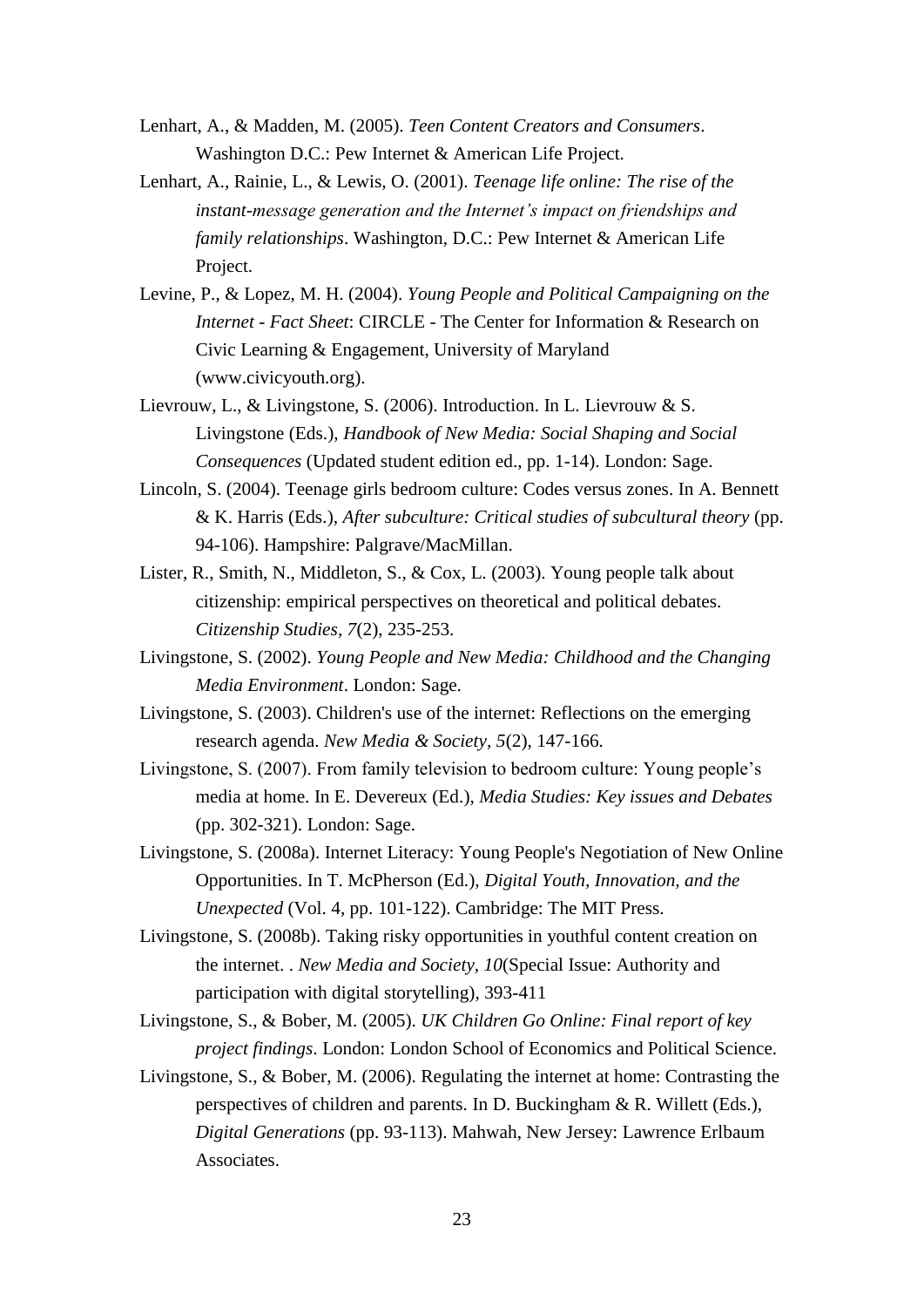Livingstone, S., & Helsper, E. J. (2007). Gradations in digital inclusion: Children, young people and the digital divide. *New Media and Society, 9*, 671-696.

- Mancheva, G. (2006) *'Child in the Net' national campaign. The National Center for Studies of Public Opinion.* 12 September 2006. Summary is available at: http://www.bnr.bg/RadioBulgaria/Emission\_English/Theme\_Lifestyle/Materia l/childinthenet.htm
- Marwick, A. (2005). *"I'm a Lot More Interesting than a Friendster Profile": Identity Presentation, Authenticity and Power in Social Networking Services*. Paper presented at the Association of Internet Researchers 6. Retrieved from http://www.aoir.org/?q=node/652&PHPSESSID=50eb48e5a551e1e8a27cd5d1 8909c240.
- Mazzarella, S. R., & Pecora, N. (2007). Revisiting Girls' Studies: Girls creating sites for connection and action. *Journal of Children and Media, 1*(2), 105-125.
- McRobbie, A., & Garber. (1976). Girls and subcultures. In S. Hall & P. Jefferson (Eds.), *Resistance Through Ritual: Youth Cultures in the Post War Britain* (pp. 209-222). Essex: Hutchinson University Library.
- Mediappro. (2006). *A European Research Project: The appropriation of media by youth*. Brussels: Mediappro.
- Merchant, G. (2007). Mind the Gap(s): discourses and discontinuity in digital literacies. *E-Learning, 4*(3), 241-255
- Meyer, D., & Staggenborg, S. (1996). Movements, countermovements, and the structure of political opportunity. *The American Journal of Sociology, 101*(6), 1628-1660.
- Millwood Hargrave, A., & Livingstone, S. (2006). *Harm and Offence in Media Content: A review of the evidence*. Bristol: Intellect.
- Montgomery, K., Gottlieb-Robles, B., & Larson, G. O. (2004). *Youth as E-Citizens: Engaging the Digital Generation*. Washington, DC: Center for Social Media, American University

(http://www.centerforsocialmedia.org/ecitizens/youthreport.pdf).

- Muir, D. (2005). *Violence against Children in Cyberspace: A contribution to the United Nations Study on Violence against Children*. Bangkok, Thailand: ECPAT International.
- Nyboe, L., & Drotner, K. (in press). Identity, aesthetics and digital narration. In K. Lundby (Ed.), *Mediatized Stories*. New York: Peter Lang.
- Ofcom. (2007). *The Future of Children's Television Programming: Research Report*: Ofcom.
- Oswell, D. (1998). The place of childhood in Internet content regulation: A case study of policy in the UK. *International Journal of Cultural Studies, 1*(1), 131-151.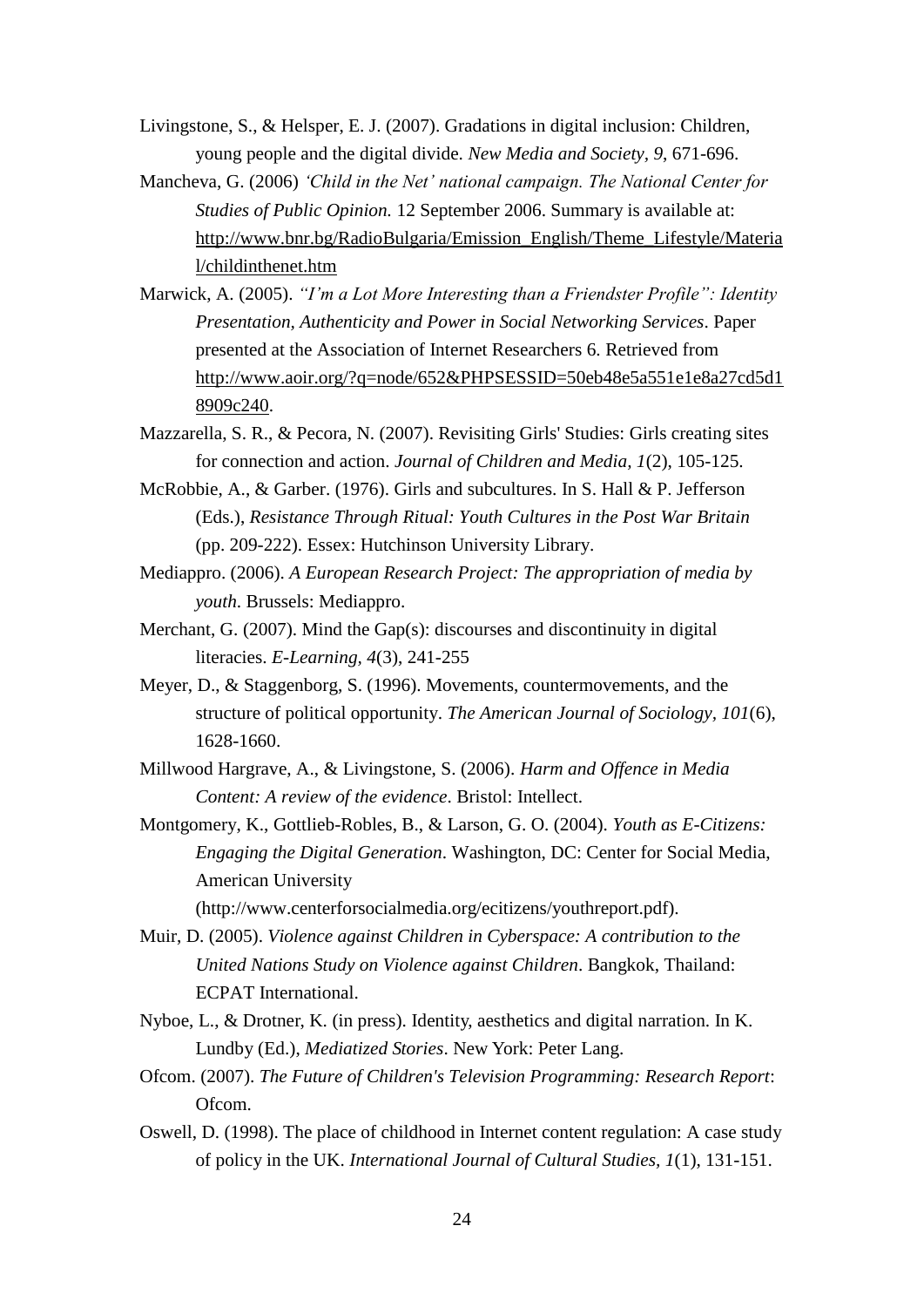- Phipps, L. (2000). New communications technologies: A conduit for social inclusion. *Information, Communication and Society, 3*(1), 39-68.
- Piaget, J., & Inhelder, B. (1969). *The Psychology of the Child*. London: Routledge and Paul Kegan Ltd.
- Prensky, M. (2001). Digital natives, digital immigrants. *On the Horizon, 9*(5).
- Qvortrup, J. (1994). *Childhood Matters: Social Theory, Practice and Politics*. Avebury: Aldershot.
- Rice, R., & Haythornthwaite, C. (2006). Perspectives on internet use: Access, involvement and interaction. In L. Lievrouw & S. Livingstone (Eds.), *Handbook of New Media: Social Shaping and Social Consequences* (Updated student edition ed., pp. 92-113). London: Sage.
- Rogers, E. M. (1995). *Diffusion of Innovations* (Vol. 4). New York: Free Press.
- SAFT. (2003). *Children's Study: Investigating online behaviour - Executive summary*.
- Silverstone, R. (2006). Domesticating domestication: Reflections on the life of a concept. In T. Berker, M. Hartmann, Y. Punie & K. J. Ward (Eds.), *The domestication of media and technology* (pp. 229-248). Maidenhead: Open University Press.
- Smith, R., & Curtin, P. (1998). Children, computers and life online: Education in a cyber-world. In I. Snyder (Ed.), *Page to Screen: Taking Literacy into the Electronic Era* (pp. 211-233). London: Routledge.
- Sparkes, J. (1999). *Schools, Education and Social Exclusion*: Centre for Analysis of Social Exclusion.
- Star, L., & Bowker, G. (2002). How to infrastructure. In L. Lievrouw & S. Livingstone (Eds.), *Handbook of New Media: Social Shaping and Consequences of ICTs*. London: Sage.
- Stern, S. (2008). Producing Sites, Exploring Identities: Youth Online Authorship. In D. Buckingham (Ed.), *Youth, Identity, and Digital Media* (Vol. 6, pp. 95–117). Cambridge: The MIT Press.
- Tapscott, D. (1997). *Growing Up Digital: The Rise of the Net Generation*. New York: Mc-Graw Hill.
- Thiessen, V., & Looker, E. D. (2007). Digital divides and capital conversion: The optimal use of information and communication technology for youth reading achievement. *Information, Communication & Society, 10*(2), 159-180.
- Thompson, J. B. (1995). *The Media and Modernity: A Social Theory of the Media*. Cambridge: Polity.
- United Nations. (1989). Convention on the Rights of the Child. Retrieved 29 January, 2008, from http://www2.ohchr.org/english/law/crc.htm